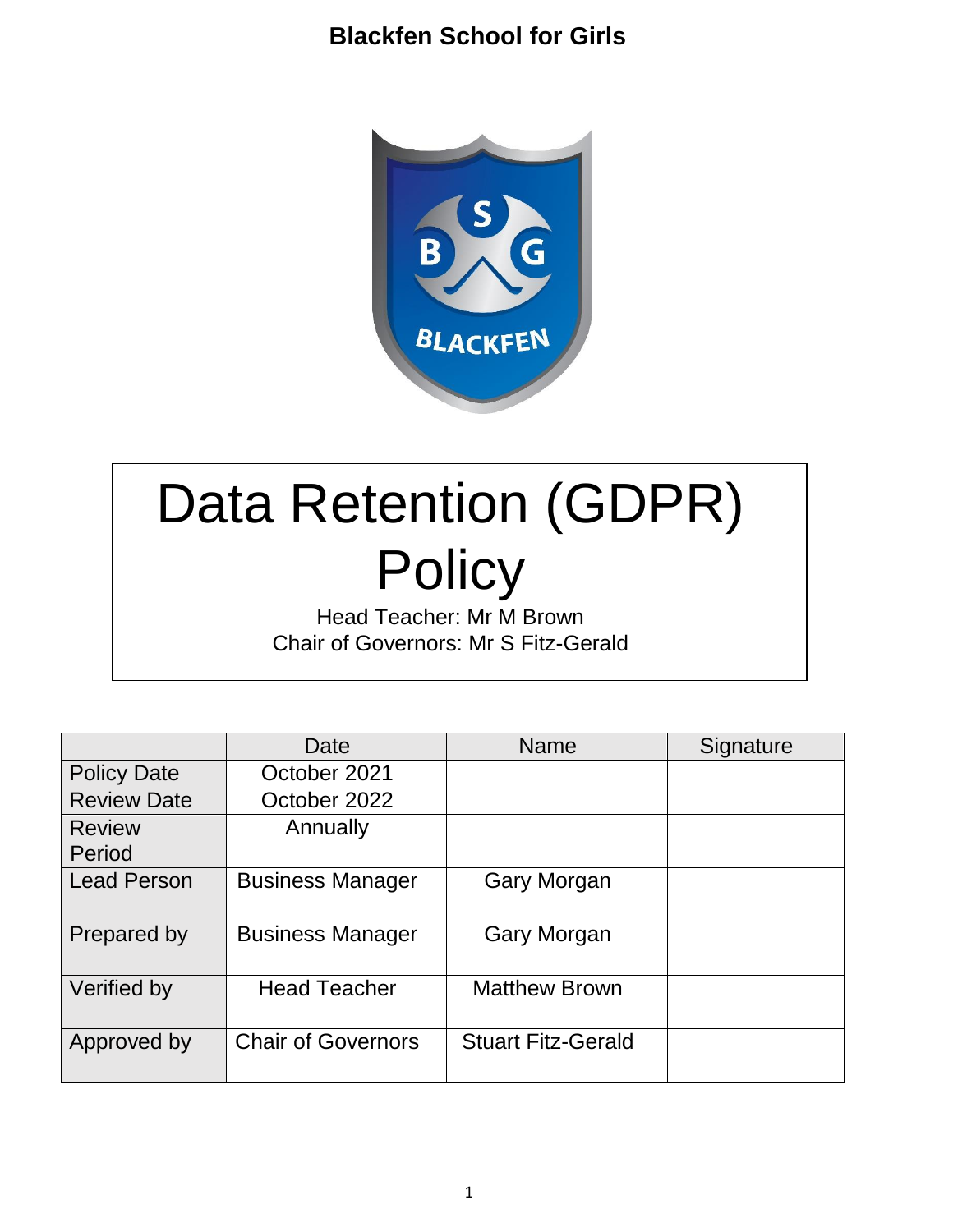#### <span id="page-1-0"></span>**Contents**  $1.$

| 2. |  |
|----|--|
| 3. |  |
| 4. |  |
| 5. |  |
| 6. |  |
|    |  |
| 8. |  |
|    |  |
|    |  |
|    |  |
|    |  |
|    |  |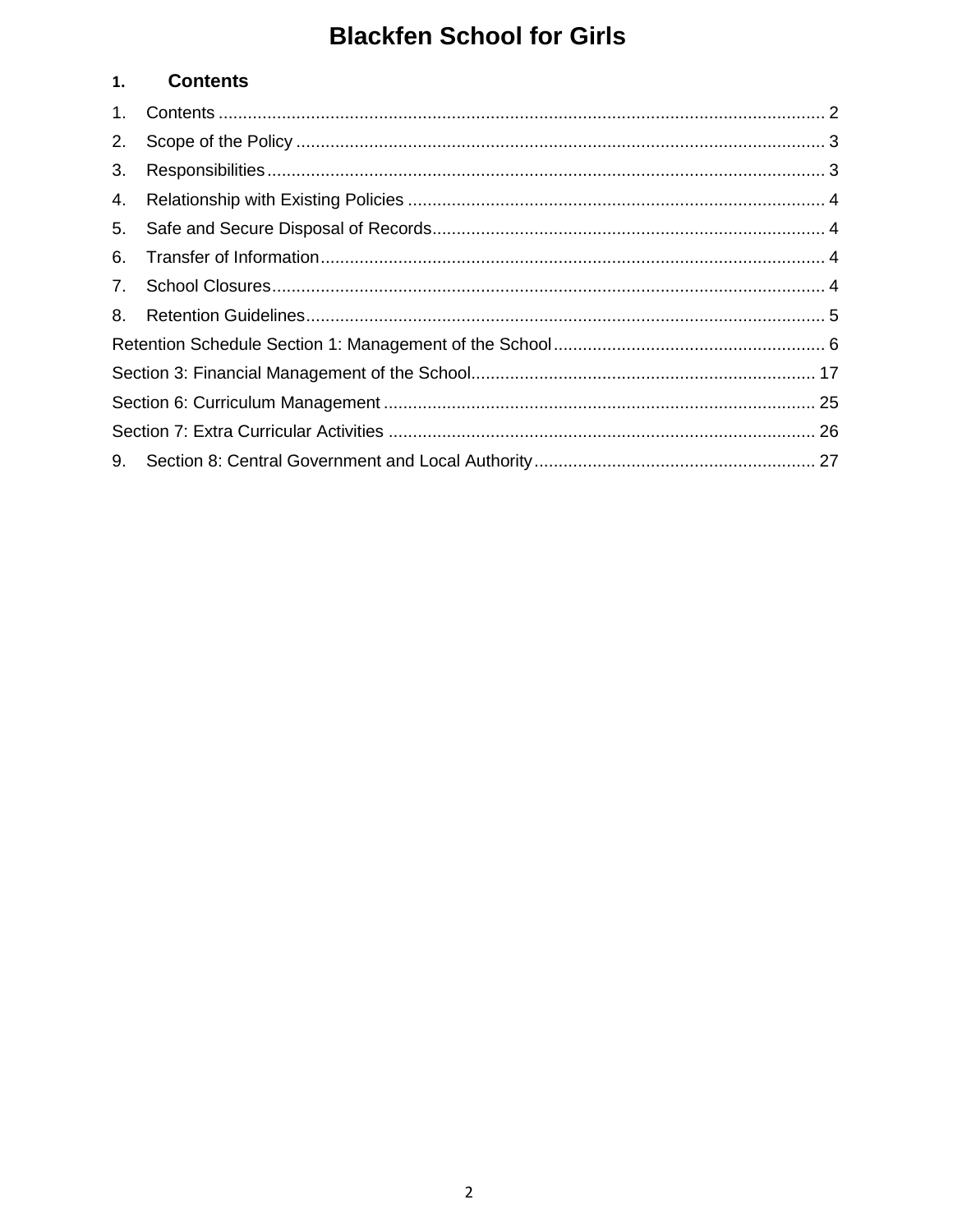#### **1. Introduction**

Blackfen School for Girls recognises that by efficiently managing its records, it will be able to comply with its legal and regulatory obligations and to contribute to the effective overall management of the institution. Records provide evidence for protecting the legal rights and interests of the school, and provide evidence for demonstrating performance and accountability. This document provides the policy framework through which this effective management can be achieved and audited. It covers:

- Scope
- Responsibilities
- Relationships with existing policies

#### <span id="page-2-0"></span>**2. Scope of the Policy**

This policy applies to all records created, received or maintained by staff of the school in the course of carrying out its functions.

Records are defined as all those documents which facilitate the business carried out by the school and which are thereafter retained (for a set period) to provide evidence of its transactions or activities. These records may be created, received or maintained in hard copy or electronically.

A small percentage of the school's records will be selected for permanent preservation as part of the institution's archives and for historical research. This should be done in liaison with the County Archives Service.

#### <span id="page-2-1"></span>**3. Responsibilities**

Blackfen School for Girls has a corporate responsibility to maintain its records and record keeping systems in accordance with the regulatory environment. The person with overall responsibility for this policy is the Head of the School.

The Business Manager is responsible for records management in the school, will give guidance for good records management practice and will promote compliance with this policy so that information will be retrieved easily, appropriately and in a timely way. The Business Manager will also monitor compliance with this policy by surveying at least annually to check if records are stored securely and can be accessed appropriately.

Individual staff and employees must ensure that records for which they are responsible are accurate, and are maintained and disposed of in accordance with the school's records management guidelines. The school follows the Information and Records Management Society (IRMS) record retention schedule found in the Records Management Toolkit for Schools: This document has been supplied to the school by SchoolPro the schools GDPR consultants. See attached booklet "IRMS Toolkit for Schools v6 (2019)"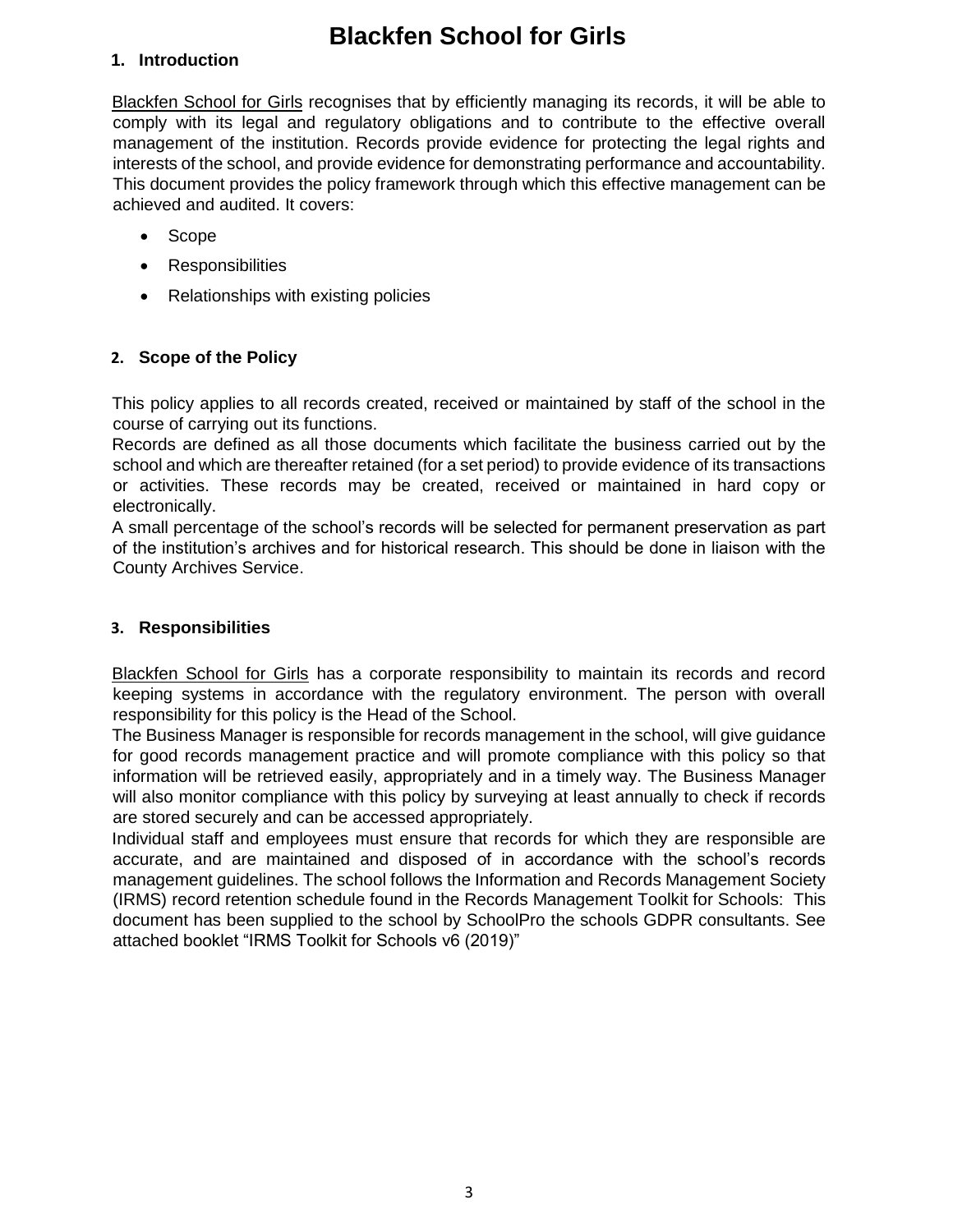### <span id="page-3-0"></span>**4. Relationship with Existing Policies**

This policy has been drawn up within the context of:

- 1. Freedom of Information Policy
- 2. BSFG Data Protection Policy
- 3. Other legislation or regulations (including equal opportunities, audit and ethics) affecting Blackfen School for Girls

#### <span id="page-3-1"></span>**5. Safe and Secure Disposal of Records**

At the point where records have been identified for destruction they should be disposed of in an appropriate way. All records containing personal data, or sensitive policy information, should be shredded before disposal using a cross cut shredder. The school uses a shredding company that attends site during the summer break and shreds this material on site in front of a staff members and a certificate for disposal is issued to the school**.** A process for collecting these records is sent out to all staff before the summer break and this information is collected and stored in a locked area until disposed of.

The Freedom of Information Act 2000 requires the school to maintain a list of records which have been destroyed and who authorised their destruction. A file has been created under the Staff Shared/GDPR/Disposal of Records… Safe & Secure Disposal of Records.xls to add items.

Members of staff should record at least:

- File reference (or other unique identifier).
- File title (or brief description) and number of files.
- The name of the authorising officer and the date action taken.

This file is regularly backed up.

#### <span id="page-3-2"></span>**6. Transfer of Information**

Where lengthy retention periods have been allocated to records, departments may wish to consider converting paper records to other media such as electronic scans. The lifespan of the media and the ability to migrate data where necessary must always be considered.

#### <span id="page-3-3"></span>**7. School Closures**

Should the school close there will be records which will need to be stored until their statutory retention periods have been reached. It is the responsibility of Blackfen School for Girls to manage these records until they have reached the end of their administrative life and to arrange for their disposal, when appropriate. There may be a number of different reasons why an academy has closed and these should be taken into account when deciding what happens to its records.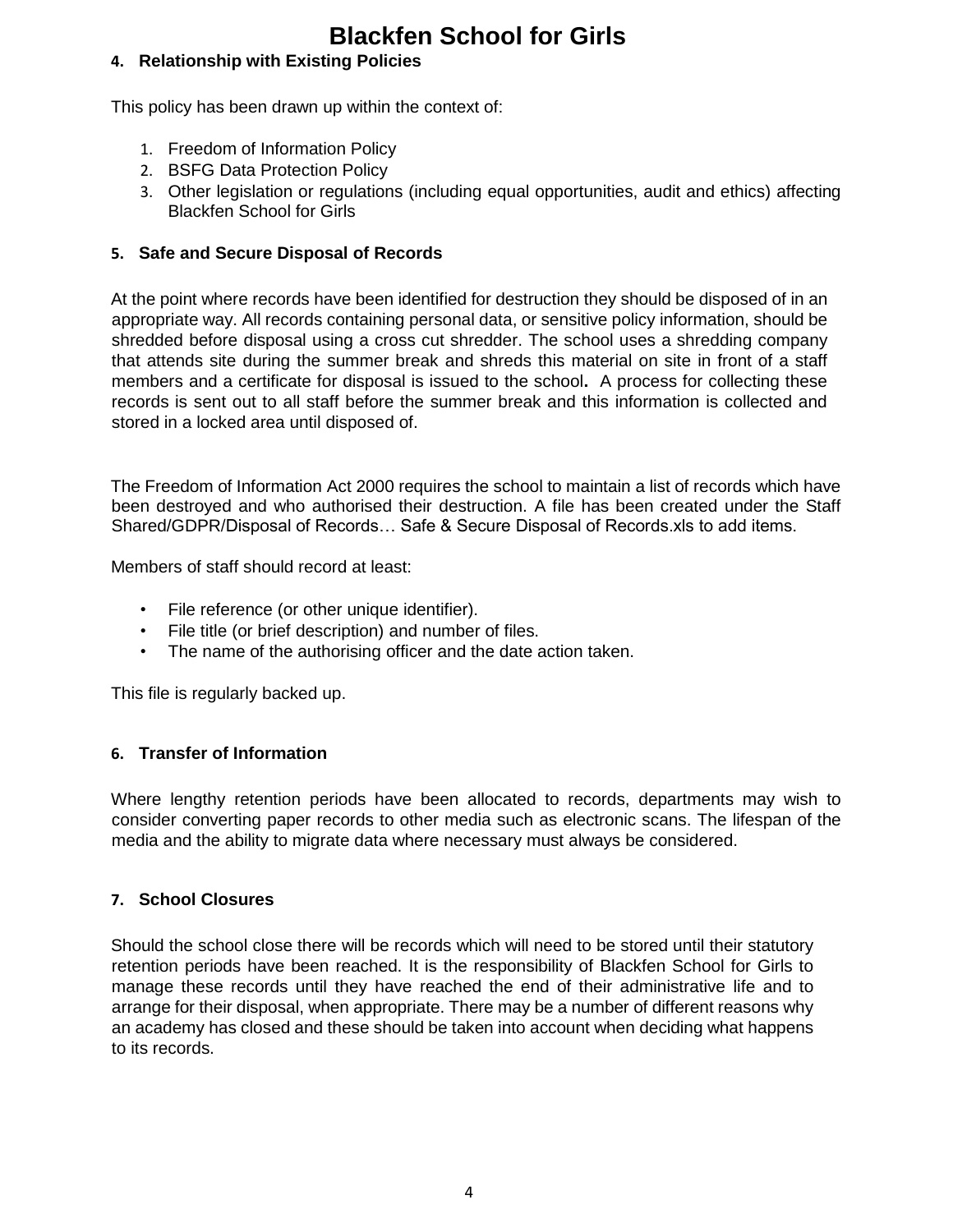#### <span id="page-4-0"></span>**8. Retention Guidelines**

The following retention guidelines have been issued by the Information and Records Management Society as 'Retention Guidelines for Schools'. Some of the retention periods are governed by statute. Others are guidelines following best practice. Every effort has been made to ensure that these retention periods are compliant with the requirements of the Data Protection Act 2018, the EU General Data Protection Regulation 2018 and the Freedom of Information Act 2000. Managing record series using these retention guidelines will be deemed to be 'normal processing' under the legislation mentioned above.

If record series are to be kept for longer or shorter periods than laid out in this document the reasons for this need to be documented.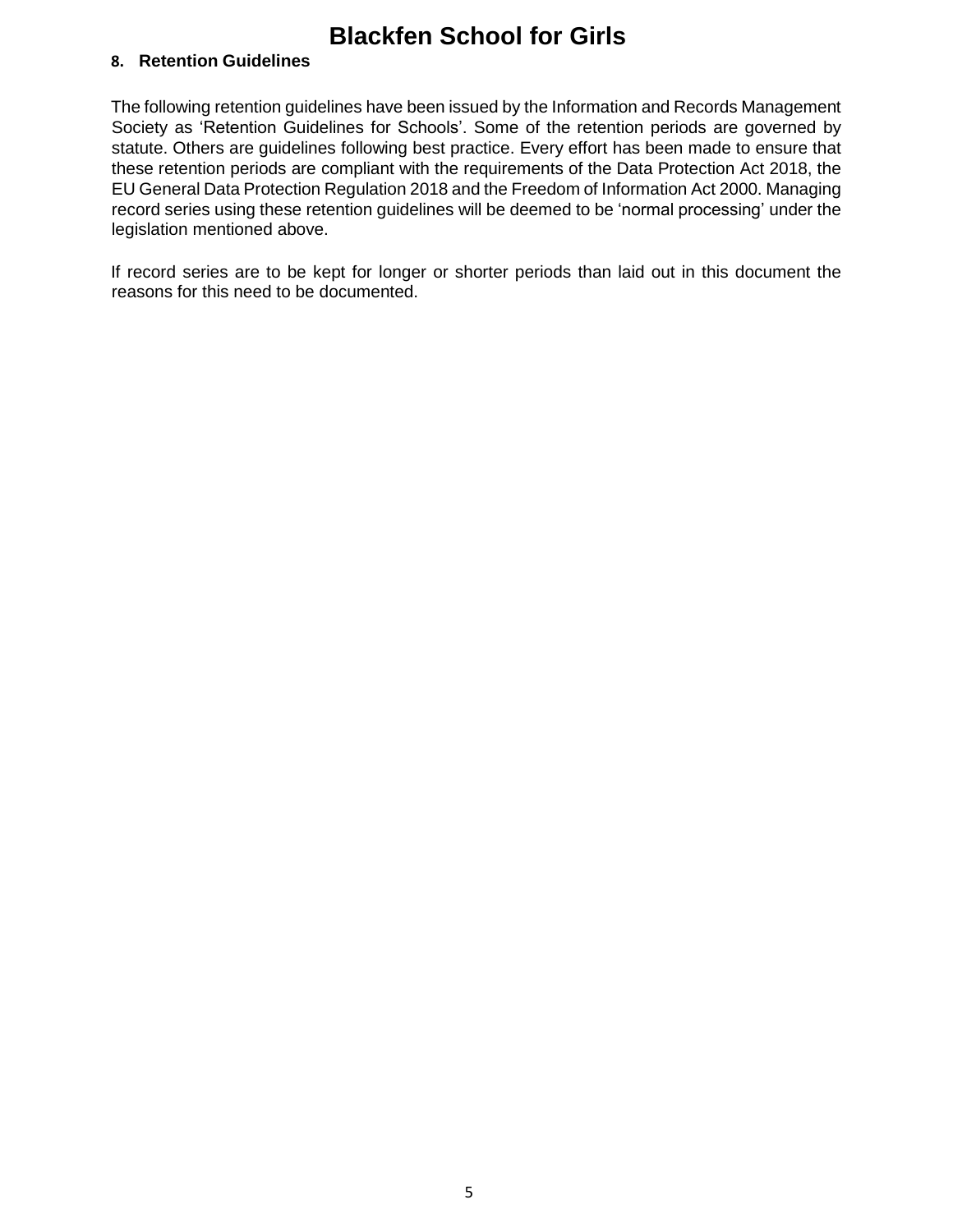#### **Retention Schedule Section 1: Management of the School**

<span id="page-5-0"></span>

|       | 1.1 Governing Body                                           |                                                                                                                      |                                       |                                                                                                                                                                                                                              |                                                                                                                              |  |  |
|-------|--------------------------------------------------------------|----------------------------------------------------------------------------------------------------------------------|---------------------------------------|------------------------------------------------------------------------------------------------------------------------------------------------------------------------------------------------------------------------------|------------------------------------------------------------------------------------------------------------------------------|--|--|
|       | <b>Basic file description</b>                                | <b>Data Protection Issues</b>                                                                                        | <b>Statutory</b><br><b>Provisions</b> | <b>Retention</b><br><b>Period</b><br>[Operational]                                                                                                                                                                           | Action at the end of the<br>administrative life of the record                                                                |  |  |
| 1.1.1 | Agendas for Governing Body<br>meetings                       | There may be data<br>protection issues if the<br>meeting is dealing with<br>confidential issues<br>relating to staff |                                       | One copy should be retained<br>with the master set of<br>minutes. All other copies can<br>be disposed of                                                                                                                     | <b>SECURE DISPOSAL</b>                                                                                                       |  |  |
| 1.1.2 | Minutes of Governing<br><b>Body meetings</b>                 | There may be data<br>protection issues if the<br>meeting is dealing with<br>confidential issues relating<br>to staff |                                       | One copy should be retained<br>with the master set of minutes.<br>All other copies can be<br>disposed of                                                                                                                     | <b>SECURE DISPOSAL</b>                                                                                                       |  |  |
|       | Principal Set (signed)                                       |                                                                                                                      |                                       | PERMANENT                                                                                                                                                                                                                    | If the school is unable to store<br>these then they should be<br>offered to the County Archives<br>Service where appropriate |  |  |
|       | <b>Inspection Copies2</b>                                    |                                                                                                                      |                                       | Date of meeting + 3 years                                                                                                                                                                                                    | If these minutes contain any<br>sensitive, personal information they<br>must be shredded                                     |  |  |
| 1.1.3 | Reports presented to the Governing There may be data<br>Body | protection issues if the<br>report deals with<br>confidential issues relating to<br>staff                            |                                       | Reports should be kept for a<br>minimum of 6 years.<br>However, if the minutes refer<br>directly to individual reports<br>then the reports should be<br>kept permanently and<br>retain with the signed set of the<br>minutes | <b>SECURE DISPOSAL</b>                                                                                                       |  |  |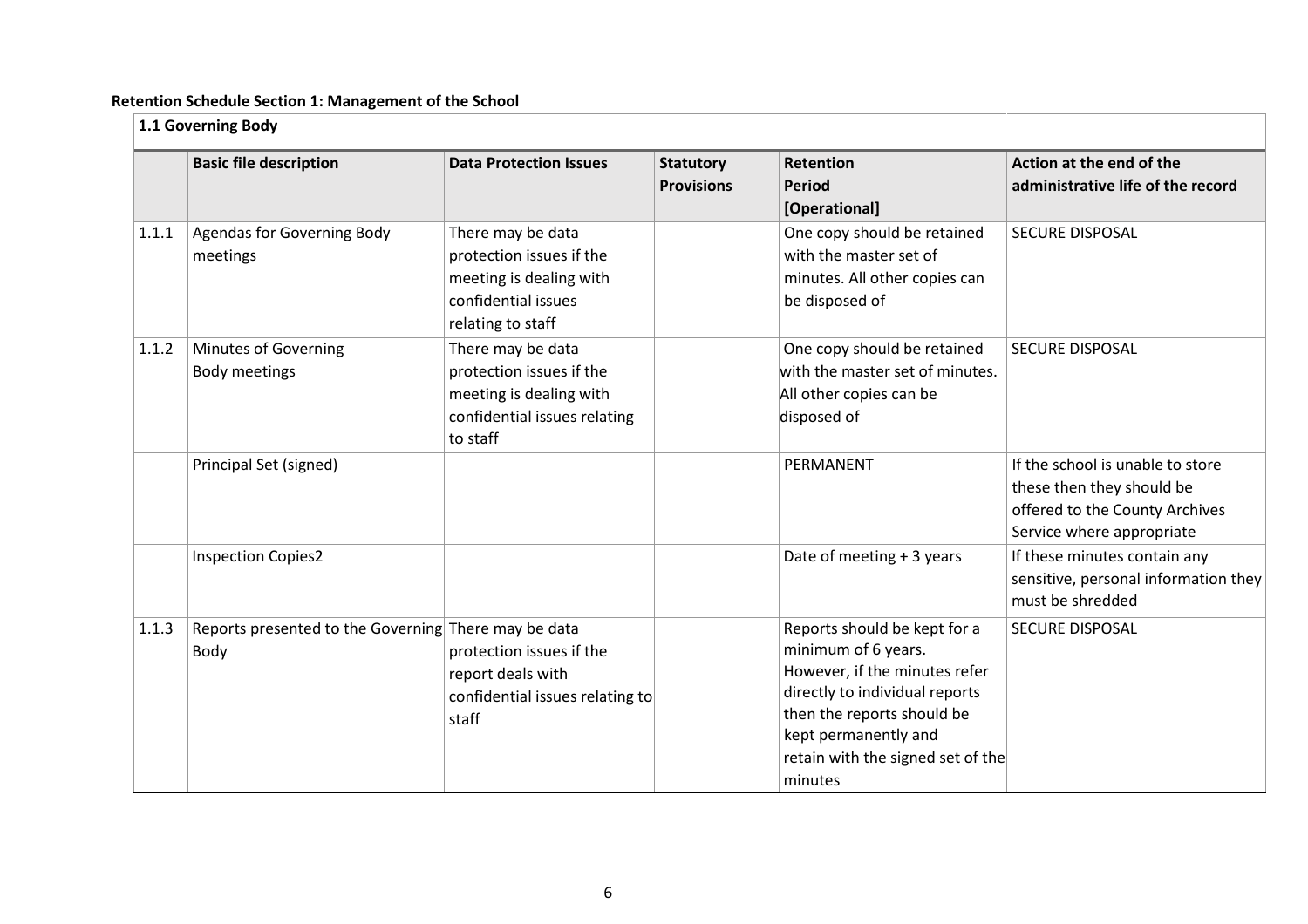| 1.1.4 | Meeting papers relating to the                                            | <b>No</b> | <b>Education Act</b> | Date of the meeting $+ a$                                                                                                                       | SECURE DISPOSAL                      |
|-------|---------------------------------------------------------------------------|-----------|----------------------|-------------------------------------------------------------------------------------------------------------------------------------------------|--------------------------------------|
|       | annual parents' meeting held under                                        |           | 2002,                | minimum of 6 years                                                                                                                              |                                      |
|       | section 33 of the Education Act                                           |           | Section 33           |                                                                                                                                                 |                                      |
|       | 2002                                                                      |           |                      |                                                                                                                                                 |                                      |
| 1.1.5 | Instruments of Government                                                 | <b>No</b> |                      | PERMANENT                                                                                                                                       | These should be retained in the      |
|       | including Articles of Association                                         |           |                      |                                                                                                                                                 | school whilst the school is open and |
|       |                                                                           |           |                      |                                                                                                                                                 | then offered to County Archives      |
|       |                                                                           |           |                      |                                                                                                                                                 | Service when the school closes.      |
| 1.1.6 | Trusts and Endowments managed                                             | No        |                      | PERMANENT                                                                                                                                       | These should be retained in the      |
|       | by the Governing Body                                                     |           |                      |                                                                                                                                                 | school whilst the school is open and |
|       |                                                                           |           |                      |                                                                                                                                                 | then offered to County Archives      |
|       |                                                                           |           |                      |                                                                                                                                                 | Service when the school closes.      |
| 1.1.7 | Action plans created and<br>administered by the Governing<br>Body         | <b>No</b> |                      | Life of the action plan + 3 years $\vert$ SECURE DISPOSAL                                                                                       |                                      |
| 1.1.8 | Policy documents created and<br>administered by the Governing<br>Body     | <b>No</b> |                      | Life of the policy $+3$ years                                                                                                                   | <b>SECURE DISPOSAL</b>               |
| 1.1.9 | Records relating to complaints dealt Yes<br>with by the Governing<br>Body |           |                      | Date of the resolution of<br>the complaint + a minimum<br>of 6 years then review for<br>further<br>retention in case of<br>contentious disputes | <b>SECURE DISPOSAL</b>               |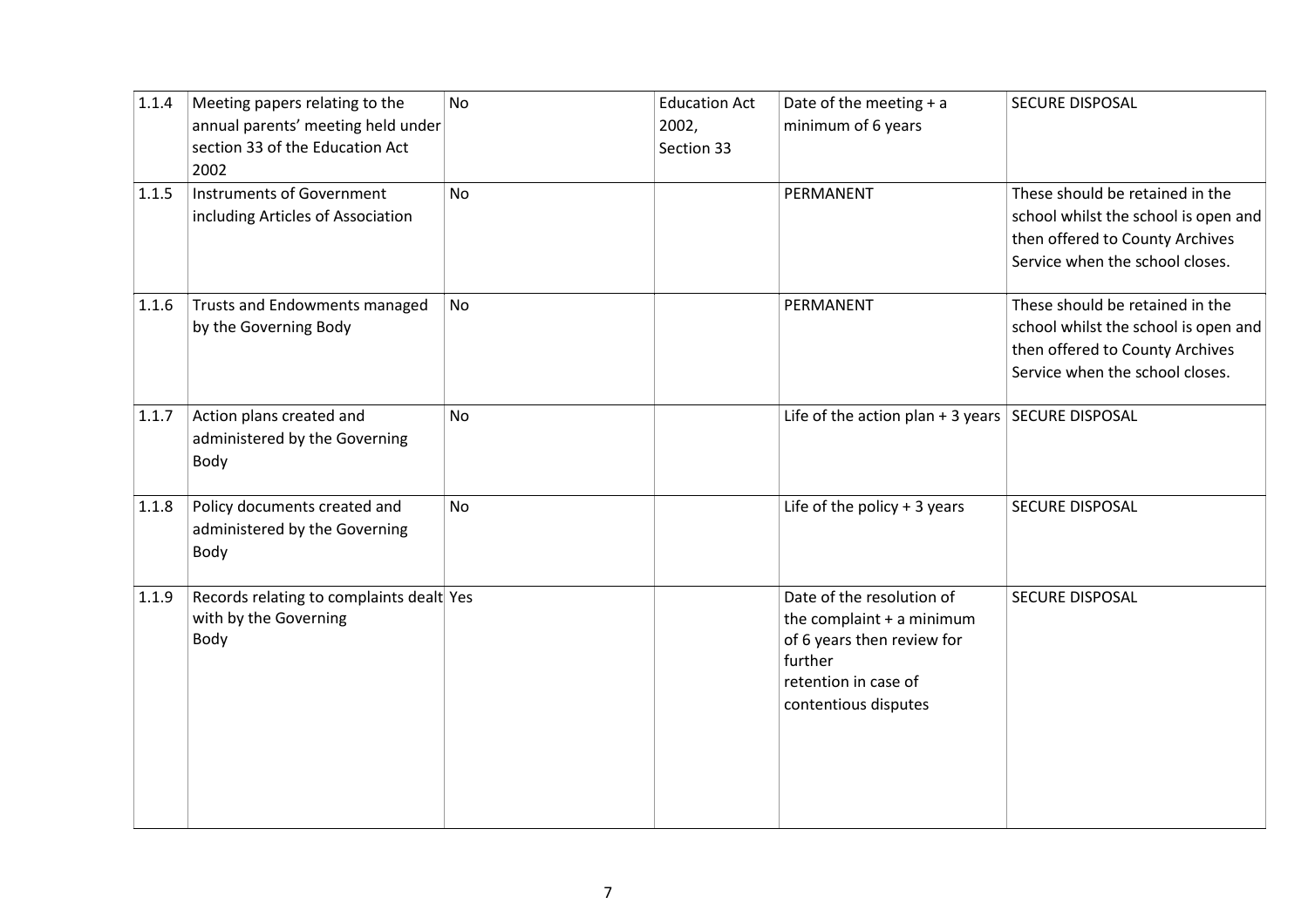| 1.1.10 | Annual Reports created under the          | No | Education    | Date of report + 10 years | <b>SECURE DISPOSAL</b> |
|--------|-------------------------------------------|----|--------------|---------------------------|------------------------|
|        | requirements of the Education             |    | (Governor's  |                           |                        |
|        | (Governor's Annual Reports)               |    | Annual       |                           |                        |
|        | (England) (Amendment)                     |    | Reports)     |                           |                        |
|        | Regulations 2002                          |    | (England)    |                           |                        |
|        |                                           |    | (Amendment)  |                           |                        |
|        |                                           |    | Regulations  |                           |                        |
|        |                                           |    | 2002 SI 2002 |                           |                        |
|        |                                           |    | No 1171      |                           |                        |
| 1.1.11 | Proposals concerning the change of $ $ No |    |              | Date proposal accepted or | <b>SECURE DISPOSAL</b> |
|        | status of a maintained school             |    |              | $decimal + 3 years$       |                        |
|        | including Specialist Status Schools       |    |              |                           |                        |
|        | and Academies                             |    |              |                           |                        |

<sup>2</sup> These are the copies which the clerk to the Governors may wish to retain so that requestors can view all the appropriate information without needing to print off and collate redacted copies of the minutes each time a request is made.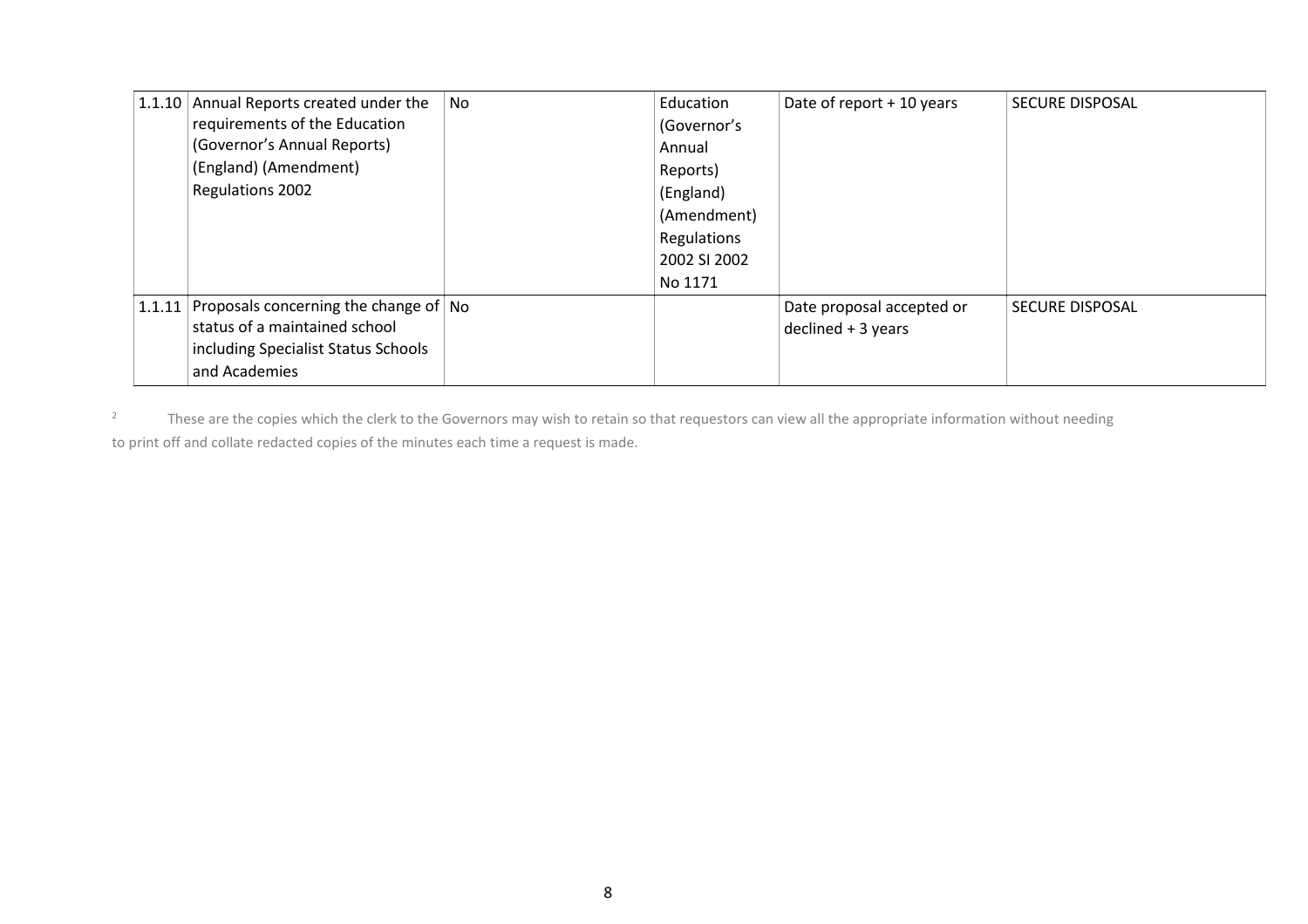| 1.2 Head Teacher and Senior Management Team |                                                                                                                                                          |                                                                                                                    |                                         |                                                                         |                                                                                                                              |  |  |
|---------------------------------------------|----------------------------------------------------------------------------------------------------------------------------------------------------------|--------------------------------------------------------------------------------------------------------------------|-----------------------------------------|-------------------------------------------------------------------------|------------------------------------------------------------------------------------------------------------------------------|--|--|
|                                             | <b>Basic file description</b><br><b>Data Protection Issues</b>                                                                                           |                                                                                                                    | <b>Statutory y</b><br><b>Provisions</b> | <b>Retention</b><br><b>Period</b><br>[Operational]                      | Action at the end of<br>the administrative<br>life of the record                                                             |  |  |
| 1.2.1                                       | Log books of activity in the school<br>maintained by the Head Teacher                                                                                    | There may be data protection<br>issues if the log book refers to<br>individual pupils or members of<br>staff       |                                         | Date of last entry in the<br>book + a minimum of 6<br>years then review | These could be of<br>permanent historical value<br>and should be offered to<br>the County Archives<br>Service if appropriate |  |  |
| 1.2.2                                       | Minutes of Senior Management<br>Team meetings and the meetings<br>of other internal administrative<br>bodies                                             | There may be data protection<br>issues if the minutes refers to<br>individual pupils or members of<br>staff        |                                         | Date of the meeting $+3$<br>years then review                           | SECURE DISPOSAL                                                                                                              |  |  |
| 1.2.3                                       | Reports created by the Head<br>Teacher or the<br>Management Team                                                                                         | There may be data protection<br>issues if the report refers to<br>individual pupils or members of<br>staff         |                                         | Date of the report $+$ a minimum<br>of 3 years then review              | SECURE DISPOSAL                                                                                                              |  |  |
| 1.2.4                                       | Records created by head<br>teachers, deputy head teachers,<br>heads of year and other<br>members of staff with<br>administrative responsibilities        | There may be data protection<br>issues if the records refer to<br>individual pupils or members of<br>staff         |                                         | Current academic year + 6 years<br>then review                          | <b>SECURE DISPOSAL</b>                                                                                                       |  |  |
| 1.2.5                                       | Correspondence created by head<br>teachers, deputy head teachers,<br>heads of year and other<br>members of staff with<br>Administrative responsibilities | There may be data protection<br>issues if the correspondence<br>refers to individual pupils or<br>members of staff |                                         | Date of correspondence + 3 years<br>then review                         | <b>SECURE DISPOSAL</b>                                                                                                       |  |  |
| 1.2.6                                       | Professional Development Plans                                                                                                                           | Yes                                                                                                                |                                         | Life of the plan $+6$ years                                             | SECURE DISPOSAL                                                                                                              |  |  |
| 1.2.7                                       | <b>School Development Plans</b>                                                                                                                          | <b>No</b>                                                                                                          |                                         | Life of the plan $+3$ years                                             | SECURE DISPOSAL                                                                                                              |  |  |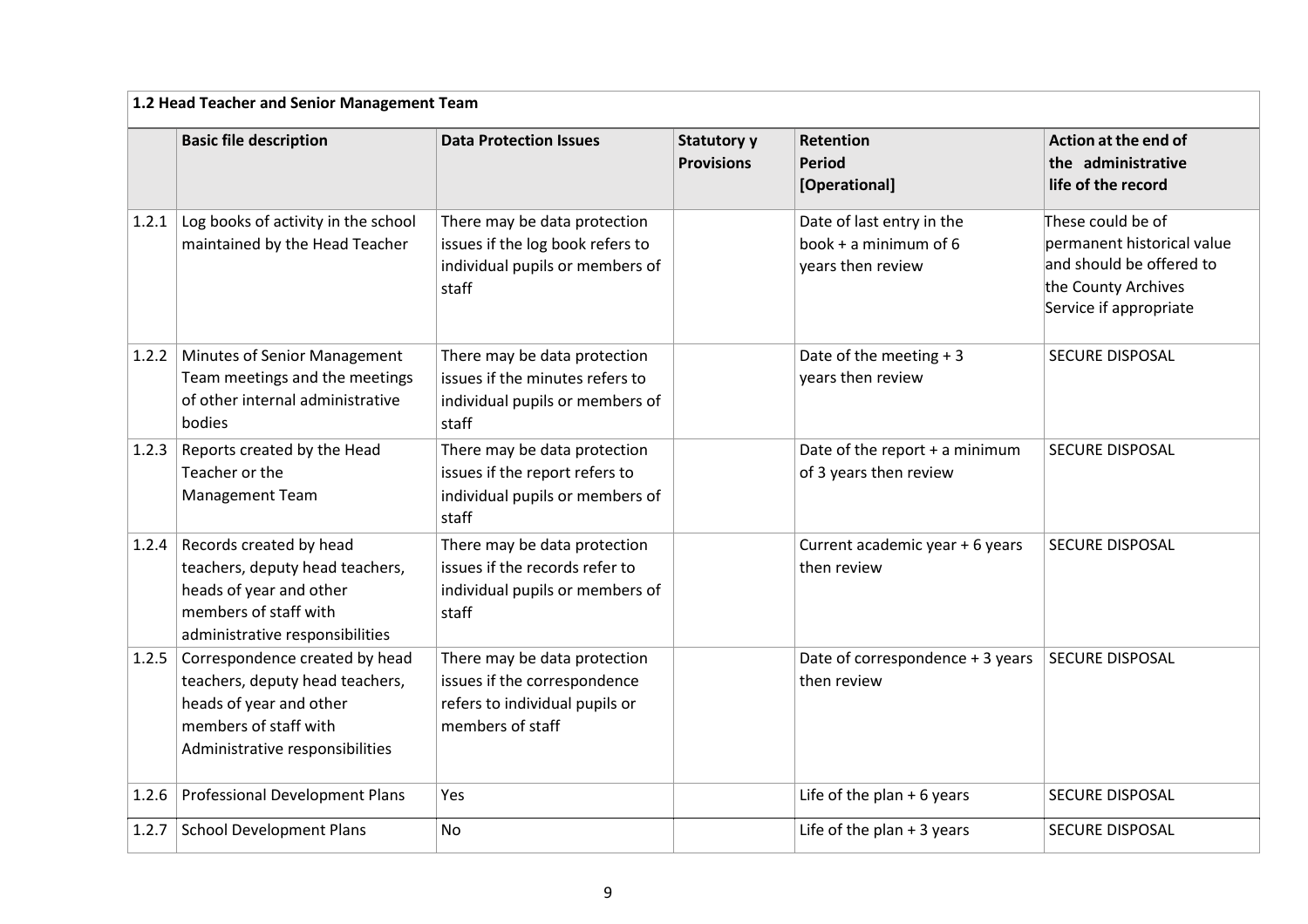|       | <b>1.3 Admissions Process</b>                                                                        |                                     |                                                                                                                                                                                                    |                                              |                                                               |  |  |
|-------|------------------------------------------------------------------------------------------------------|-------------------------------------|----------------------------------------------------------------------------------------------------------------------------------------------------------------------------------------------------|----------------------------------------------|---------------------------------------------------------------|--|--|
|       | <b>Basic file description</b>                                                                        | Data<br>Protection<br><b>Issues</b> | <b>Statutory Provisions</b>                                                                                                                                                                        | Retention<br><b>Period</b><br>[Operational]  | Action at the end of the administrative<br>life of the record |  |  |
| 1.3.1 | All records relating<br>to the creation and<br>implementation of<br>the School<br>Admissions' Policy | No.                                 | <b>School Admissions Code</b><br>Statutory guidance for<br>admission<br>authorities, governing bodies,<br>local authorities, schools<br>adjudicators and admission<br>appeals panels December 2014 | Life of the policy $+3$ years<br>then review | <b>SECURE DISPOSAL</b>                                        |  |  |
| 1.3.2 | Admissions - if the<br>admission is successful                                                       | <b>Yes</b>                          | <b>School Admissions Code</b><br>Statutory guidance for<br>admission<br>authorities, governing bodies,<br>local authorities, schools<br>adjudicators and admission<br>appeals panels December 2014 | Date of admission + 1 year                   | <b>SECURE DISPOSAL</b>                                        |  |  |

| 1.3.3 | Admissions - if the<br>appeal is unsuccessful | Yes | <b>School Admissions Code</b><br>Statutory guidance for                                                                                                                   | Resolution of case + 1 year                                                                                              | <b>SECURE DISPOSAL</b>                                                                                                                                                                                  |
|-------|-----------------------------------------------|-----|---------------------------------------------------------------------------------------------------------------------------------------------------------------------------|--------------------------------------------------------------------------------------------------------------------------|---------------------------------------------------------------------------------------------------------------------------------------------------------------------------------------------------------|
|       |                                               |     | admission<br>authorities, governing bodies,<br>local authorities, schools<br>adjudicators and admission<br>appeals panels December 2014                                   |                                                                                                                          |                                                                                                                                                                                                         |
|       | 1.3.4 Register of Admissions                  | Yes | School attendance: Departmental Every entry in the admission<br>advice for maintained schools,<br>academies, independent schools<br>and local authorities October<br>2014 | register must be preserved<br>for a period of three years<br>after the date on which the<br>entry was made. <sup>3</sup> | <b>REVIEW</b><br>Schools may wish to consider keeping<br>the admission register permanently<br>as often schools receive enquiries<br>from past pupils to confirm the dates<br>they attended the school. |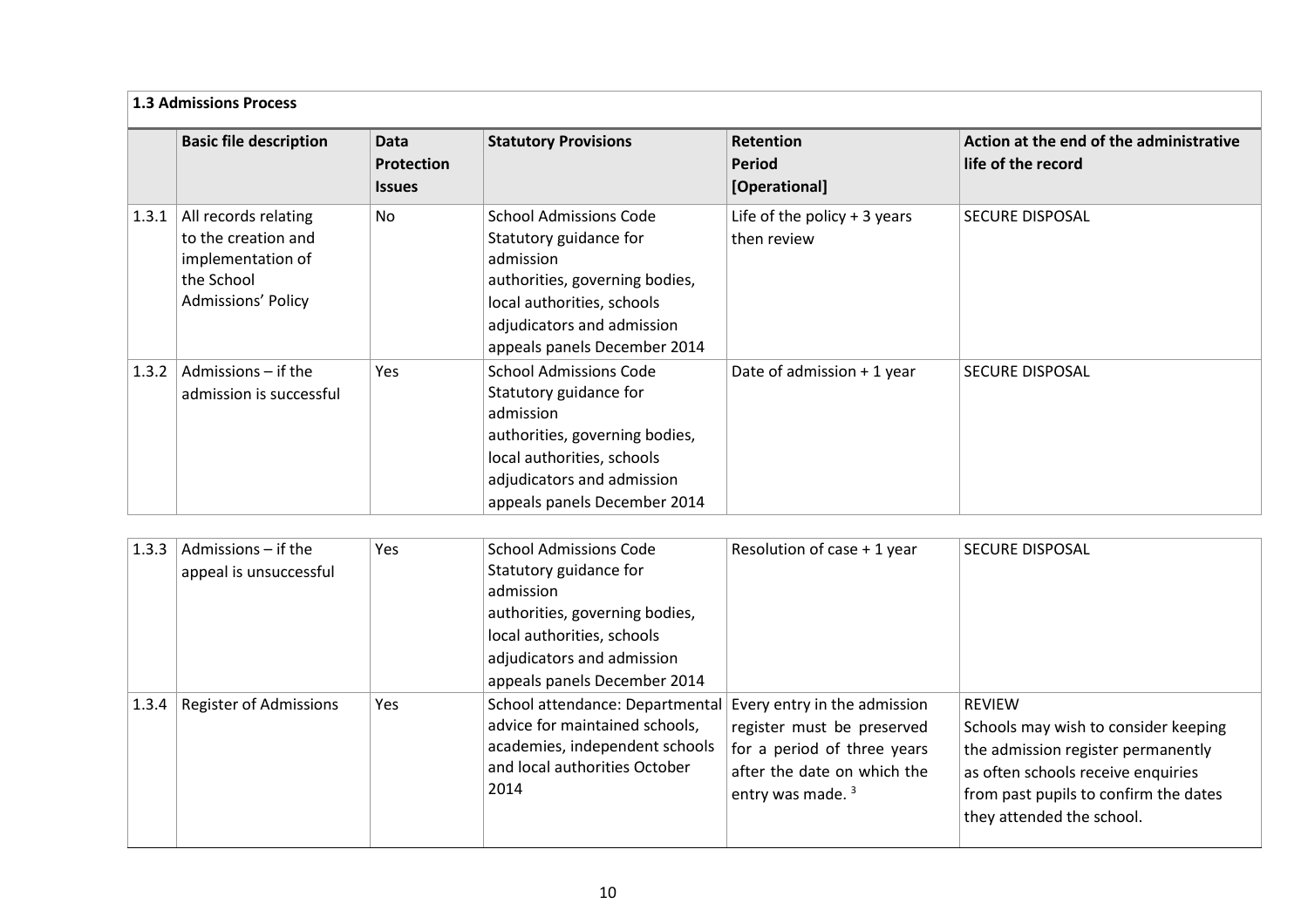|       | 1.3.5   Admissions $-$ Secondary<br>Schools - Casual                                                                    | Yes |                                                                                                                                                                                                    | Current year + 1 year                                 | <b>SECURE DISPOSAL</b> |
|-------|-------------------------------------------------------------------------------------------------------------------------|-----|----------------------------------------------------------------------------------------------------------------------------------------------------------------------------------------------------|-------------------------------------------------------|------------------------|
|       | 1.3.6   Proofs of address<br>supplied by parents as<br>part of the admissions<br>process                                | Yes | <b>School Admissions Code</b><br>Statutory guidance for<br>admission<br>authorities, governing bodies,<br>local authorities, schools<br>adjudicators and admission<br>appeals panels December 2014 | Current year + 1 year                                 | SECURE DISPOSAL        |
| 1.3.7 | Supplementary<br>Information form<br>including additional<br>information such as<br>religion, medical<br>conditions etc | Yes |                                                                                                                                                                                                    |                                                       |                        |
|       | For successful admissions                                                                                               |     |                                                                                                                                                                                                    | This information should be<br>added to the pupil file | <b>SECURE DISPOSAL</b> |
|       | For unsuccessful<br>admissions                                                                                          |     |                                                                                                                                                                                                    | Until appeals process completed SECURE DISPOSAL       |                        |

<sup>3</sup> School attendance: Departmental advice for maintained schools, academies, independent schools and local authorities October 2014 p6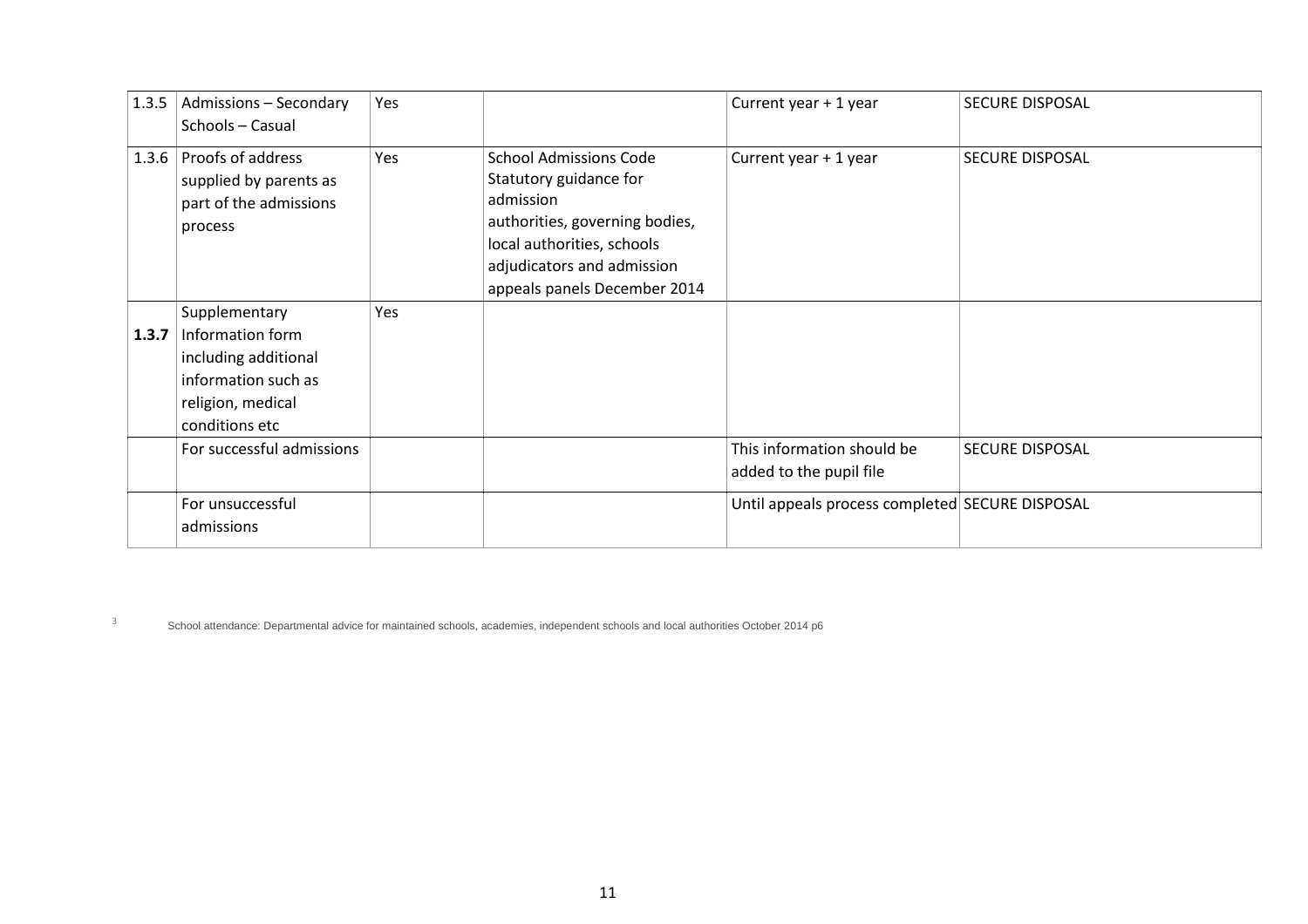|       | 1.4 Operational Administration                                                                                               |                                              |                                       |                                       |                                                               |  |  |
|-------|------------------------------------------------------------------------------------------------------------------------------|----------------------------------------------|---------------------------------------|---------------------------------------|---------------------------------------------------------------|--|--|
|       | <b>Basic file description</b>                                                                                                | <b>Data</b><br><b>Protection</b><br>n Issues | <b>Statutory</b><br><b>Provisions</b> | <b>Retention Period [Operational]</b> | Action at the end of the administrative<br>life of the record |  |  |
| 1.4.1 | General file series                                                                                                          | No                                           |                                       | Current year + 5 years then REVIEW    | <b>SECURE DISPOSAL</b>                                        |  |  |
| 1.4.2 | Records relating to the creation<br>and publication of the school<br>brochure or prospectus                                  | <b>No</b>                                    |                                       | Current year + 3 years                | STANDARD DISPOSAL                                             |  |  |
|       | 1.4.3 Records relating to the creation and<br>distribution of circulars to staff,<br>parents or pupils                       | <b>No</b>                                    |                                       | Current year + 1 year                 | <b>STANDARD DISPOSAL</b>                                      |  |  |
|       | 1.4.4 Newsletters and other items with<br>a short operational use                                                            | <b>No</b>                                    |                                       | Current year + 1 year                 | STANDARD DISPOSAL                                             |  |  |
|       | 1.4.5 Visitors' Books and Signing in Sheets                                                                                  | Yes                                          |                                       | Current year + 6 years then REVIEW    | <b>SECURE DISPOSAL</b>                                        |  |  |
|       | 1.4.6 Records relating to the creation and<br>management of Parent Teacher<br>Associations and/or Old Pupils<br>Associations | <b>No</b>                                    |                                       | Current year + 6 years then REVIEW    | <b>SECURE DISPOSAL</b>                                        |  |  |

Section 2: Human Resources

|       | 2.1 Recruitment                                                       |                                     |                                       |                                                                                                                                                          |                                                                  |  |  |
|-------|-----------------------------------------------------------------------|-------------------------------------|---------------------------------------|----------------------------------------------------------------------------------------------------------------------------------------------------------|------------------------------------------------------------------|--|--|
|       | <b>Basic file description</b>                                         | Data<br>Protection<br><b>Issues</b> | <b>Statutory</b><br><b>Provisions</b> | <b>Retention Period [Operational]</b>                                                                                                                    | Action at the end of the<br>administrative life of the<br>record |  |  |
| 2.1.1 | All records leading up to<br>the appointment of a new<br>head teacher | Yes                                 |                                       | For non-appointed candidates: one year from the<br>date of application;<br>For the appointed candidate, transferred to the<br>employee file. (see below) | SECURE DISPOSAL                                                  |  |  |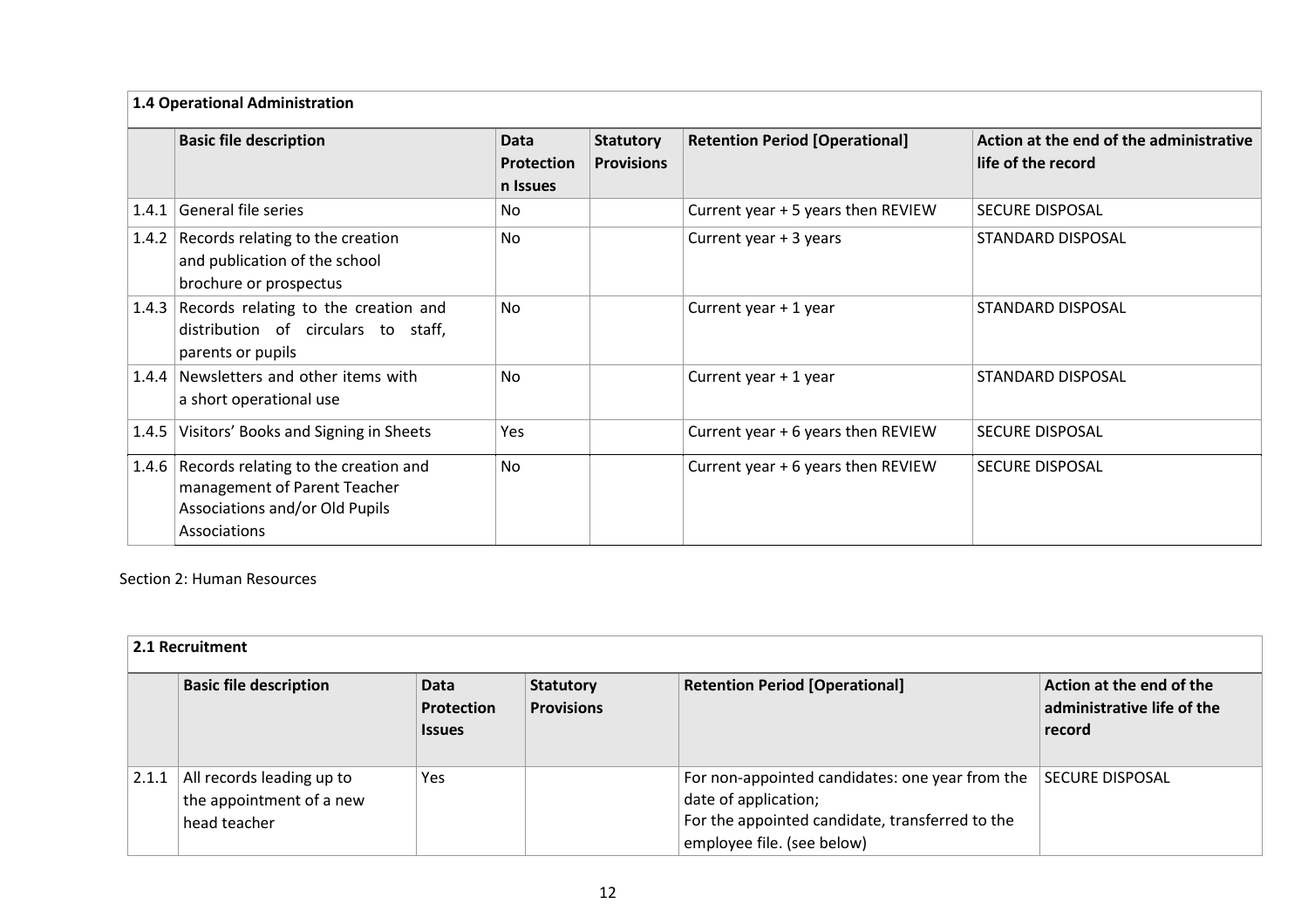| 2.1.2 | All records leading up to the<br>appointment of a new member<br>of staff - unsuccessful<br>candidates       | Yes       |                                                                                                                                                                                           | For non-appointed candidates: one year from the SECURE DISPOSAL<br>date of application;                                                                                                                                                                    |                        |
|-------|-------------------------------------------------------------------------------------------------------------|-----------|-------------------------------------------------------------------------------------------------------------------------------------------------------------------------------------------|------------------------------------------------------------------------------------------------------------------------------------------------------------------------------------------------------------------------------------------------------------|------------------------|
| 2.13  | All records leading up to the<br>appointment of a new member<br>of staff - successful candidate             | Yes       |                                                                                                                                                                                           | All the relevant information should be added to<br>the staff personal file (see below).                                                                                                                                                                    | <b>SECURE DISPOSAL</b> |
| 2.1.4 | Pre-employment vetting<br>information - DBS Checks                                                          | <b>No</b> | <b>DBS Update Service</b><br><b>Employer Guide</b><br>June 2014: Keeping<br>children safe in<br>education.<br>September 2016.<br><b>Statutory Guidance</b><br>from Dept. of<br>Education) | The school does not have to keep copies of<br>DBS certificates. If the school does so the copy<br>must NOT be retained for more than 6 months                                                                                                              |                        |
| 2.1.5 | Proofs of identity collected as<br>part of the process of<br>checking "portable" enhanced<br>DBS disclosure | Yes       |                                                                                                                                                                                           | Where possible these should be checked and a<br>note kept of what was seen and what has been<br>checked. If it is felt necessary to keep copy<br>documentation then this should be placed on the<br>member of staff's personal file                        |                        |
| 2.1.6 | Pre-employment vetting<br>information - Evidence proving<br>the right to work in the United<br>Kingdom4     | Yes       | An employer's<br>guide to right to<br>work checks [Home<br>Office May 2015]                                                                                                               | Where possible these documents should be<br>added to the Staff Personal File [see below], but<br>if they are kept separately then the Home Office<br>requires that the documents are kept for<br>termination of Employment plus not less than<br>two years |                        |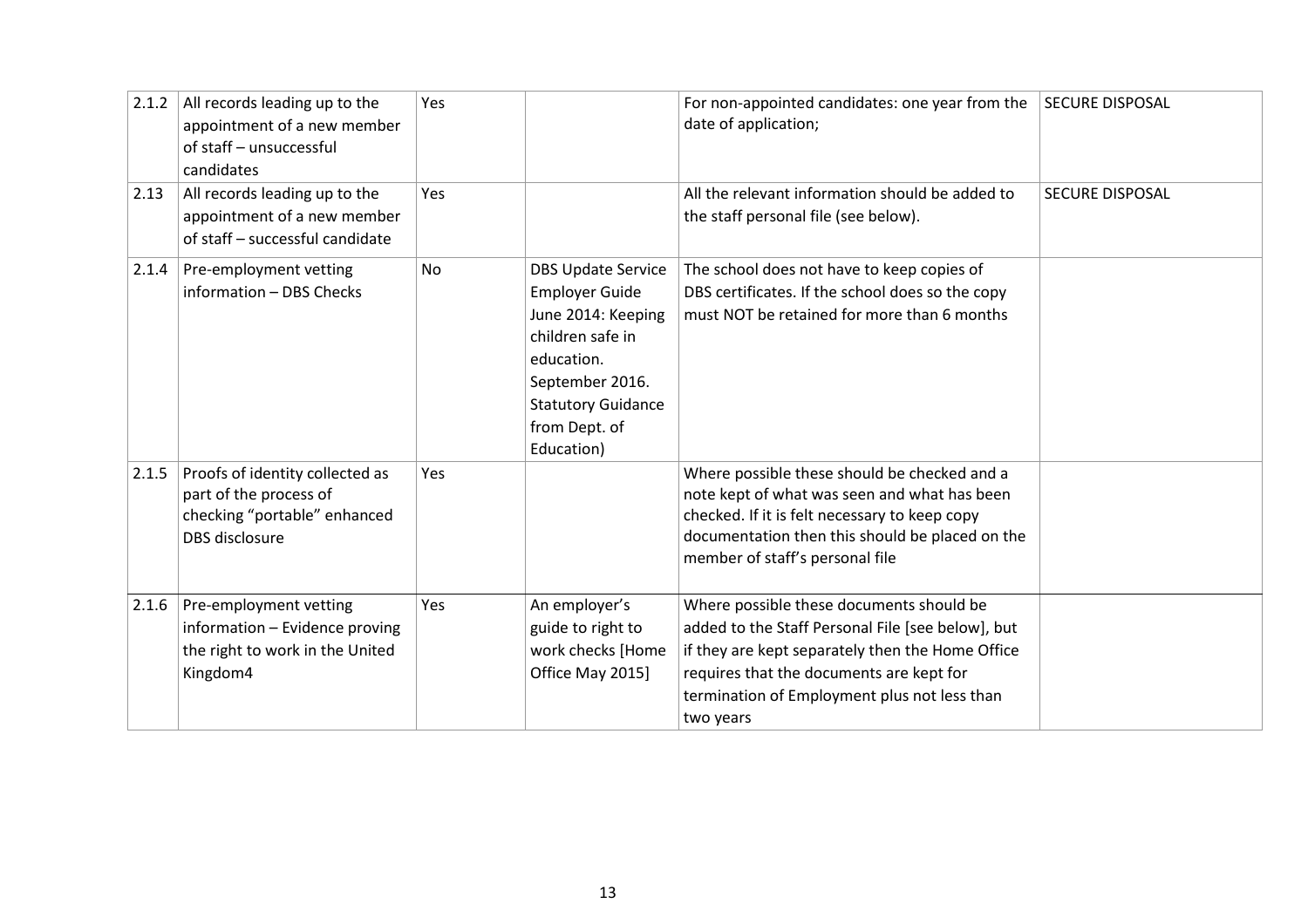|       | 2.2 Operational Staff Management                                            |            |                                 |                                                     |                                                               |  |  |  |
|-------|-----------------------------------------------------------------------------|------------|---------------------------------|-----------------------------------------------------|---------------------------------------------------------------|--|--|--|
|       | <b>Basic file description</b><br>Data<br><b>Protection</b><br><b>Issues</b> |            | <b>Statutory Provisions</b>     | <b>Retention Period [Operational]</b>               | Action at the end of the<br>administrative life of the record |  |  |  |
| 2.2.1 | <b>Staff Personal File</b>                                                  | <b>Yes</b> | Limitation Act 1980 (Section 2) | Termination of Employment + 6 years SECURE DISPOSAL |                                                               |  |  |  |
| 2.2.2 | Timesheets                                                                  | <b>Yes</b> |                                 | Current year + 6 years                              | <b>SECURE DISPOSAL</b>                                        |  |  |  |
| 2.2.3 | Annual appraisal/<br>assessment records                                     | <b>Yes</b> |                                 | Current year + 5 years                              | <b>SECURE DISPOSAL</b>                                        |  |  |  |

4 Employers are required to take a "clear copy" of the documents which they are shown as part of this process

|       | <b>Basic file description</b>                                                                                                | Data<br><b>Protection</b><br><b>Issues</b> | <b>Statutory Provisions</b>                                                                                                                                                                                                                                                                                     | <b>Retention Period [Operational]</b>                                                                                                                                                                                                                                                                                          | Action at the end of the<br>administrative life of the record |  |
|-------|------------------------------------------------------------------------------------------------------------------------------|--------------------------------------------|-----------------------------------------------------------------------------------------------------------------------------------------------------------------------------------------------------------------------------------------------------------------------------------------------------------------|--------------------------------------------------------------------------------------------------------------------------------------------------------------------------------------------------------------------------------------------------------------------------------------------------------------------------------|---------------------------------------------------------------|--|
| 2.3.1 | Allegation of a child<br>protection nature<br>against a member of<br>staff including where<br>the allegation is<br>unfounded | Yes                                        | The current versions (updated<br>regularly) of "Keeping children<br>safe in education Statutory<br>guidance for schools and<br>colleges" (updated<br>annually)"; and "Working<br>together to safeguard<br>children. A guide to inter-<br>agency working to safeguard<br>and promote the welfare of<br>children" | Until the person's normal retirement<br>age or 10 years from the date of the<br>allegation whichever is the longer<br>then REVIEW. Note allegations that<br>are found to be malicious should be<br>removed from personnel files. If<br>found they are to be kept on the file<br>and a copy provided to the person<br>concerned | <b>SECURE DISPOSAL</b><br>These records must be shredded      |  |
| 2.3.2 | <b>Disciplinary Proceedings</b>                                                                                              | Yes                                        |                                                                                                                                                                                                                                                                                                                 |                                                                                                                                                                                                                                                                                                                                |                                                               |  |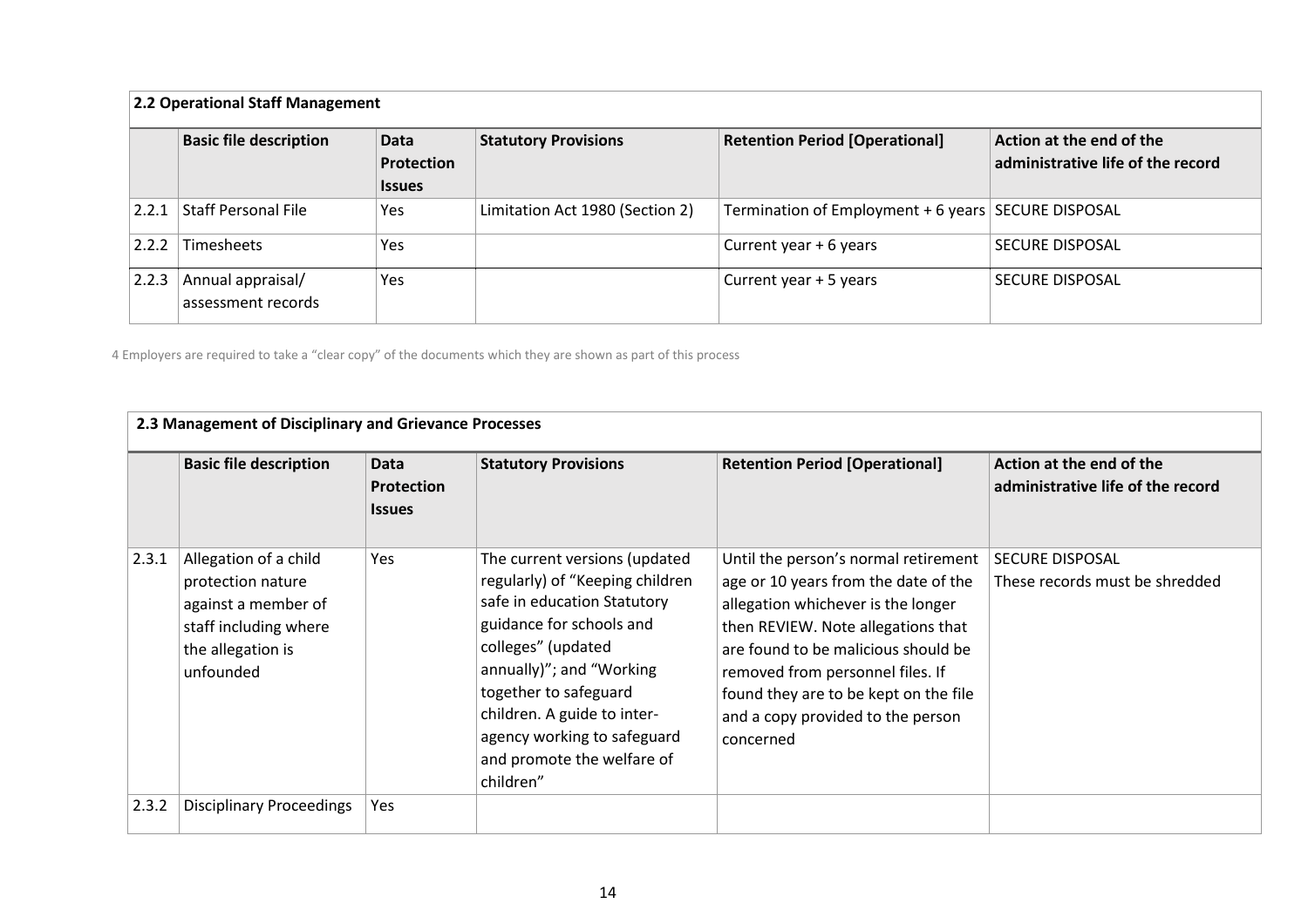| oral warning              | Whilst warnings do expire, they      |                        |
|---------------------------|--------------------------------------|------------------------|
|                           | should be kept on file until the     |                        |
|                           | individual has left the organisation | <b>SECURE DISPOSAL</b> |
| written warning – level 1 | Whilst warnings do expire, they      |                        |
|                           | should be kept on file until the     |                        |
|                           | individual has left the organisation |                        |
| written warning - level 2 | Whilst warnings do expire, they      |                        |
|                           | should be kept on file until the     |                        |
|                           | individual has left the organisation |                        |
|                           |                                      |                        |

| final warning  | Whilst warnings do expire, they should   |                        |
|----------------|------------------------------------------|------------------------|
|                | be kept on file until the individual has |                        |
|                | left the organisation                    |                        |
| case not found | If the incident is child protection      | <b>SECURE DISPOSAL</b> |
|                | related then see above otherwise         |                        |
|                | dispose of at the conclusion of the      |                        |
|                | case                                     |                        |

|       | 2.4 Health and Safety                          |                                            |                             |                                                                                                                           |                                                                  |  |  |
|-------|------------------------------------------------|--------------------------------------------|-----------------------------|---------------------------------------------------------------------------------------------------------------------------|------------------------------------------------------------------|--|--|
|       | <b>Basic file description</b>                  | Data<br><b>Protection</b><br><b>Issues</b> | <b>Statutory Provisions</b> | <b>Retention Period [Operational]</b>                                                                                     | Action at the end of the<br>administrative life of the<br>record |  |  |
| 2.4.1 | Health and Safety<br><b>Policy Statements</b>  | No.                                        |                             | Life of policy $+3$ years                                                                                                 | <b>SECURE DISPOSAL</b>                                           |  |  |
| 2.4.2 | Health and Safety<br><b>Risk Assessments</b>   | No                                         |                             | Life of risk assessment + 3 years                                                                                         | <b>SECURE DISPOSAL</b>                                           |  |  |
| 2.4.3 | Records relating to<br>accident/injury at work | Yes                                        |                             | Date of incident + 12 years<br>In the case of serious accidents,<br>a further retention period will<br>need to be applied | <b>SECURE DISPOSAL</b>                                           |  |  |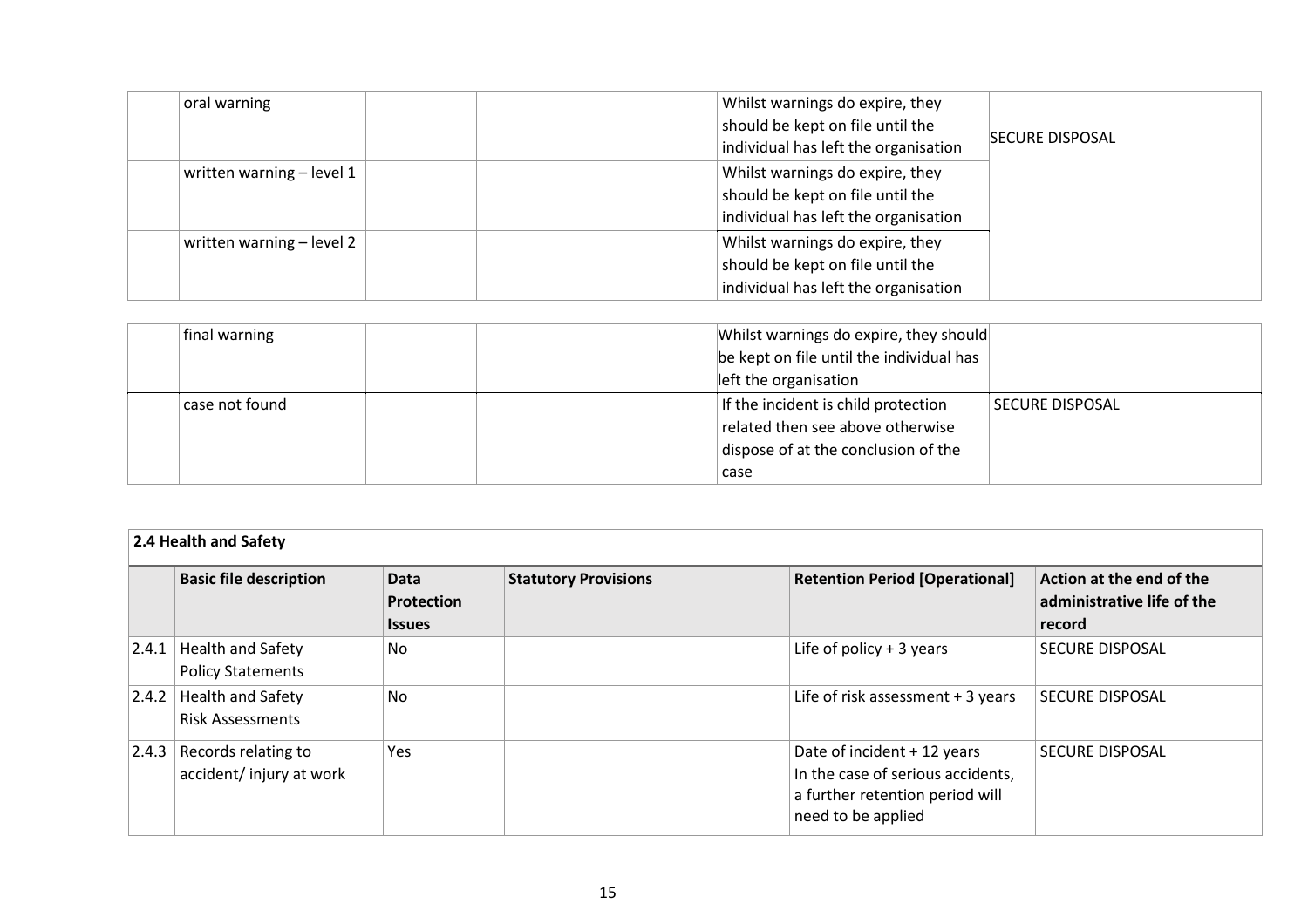|       | 2.4.4 Accident Reporting                                                                                                           | Yes       | Social Security (Claims and<br>Payments) Regulations 1979<br><b>Regulation 25. Social Security</b><br>Administration<br>Act 1992 Section 8. Limitation Act 1980                                                              |                                |                        |
|-------|------------------------------------------------------------------------------------------------------------------------------------|-----------|------------------------------------------------------------------------------------------------------------------------------------------------------------------------------------------------------------------------------|--------------------------------|------------------------|
|       | <b>Adults</b>                                                                                                                      |           |                                                                                                                                                                                                                              | Date of the incident + 6 years | <b>SECURE DISPOSAL</b> |
|       | Children                                                                                                                           |           |                                                                                                                                                                                                                              | DOB of the child + 25 years    | <b>SECURE DISPOSAL</b> |
| 2.4.5 | <b>Control of Substances</b><br><b>Hazardous to Health</b><br>(COSHH)                                                              | <b>No</b> | Control of Substances Hazardous to<br>Health Regulations 2002. SI 2002<br>No<br>2677 Regulation<br>11; Records kept under the 1994 and<br>1999<br>Regulations to be kept as if<br>the 2002 Regulations had not<br>been made. | Current year + 40 years        | <b>SECURE DISPOSAL</b> |
|       | $2.4.6$ Process of monitoring of<br>areas where employees and<br>persons are likely to have<br>become in contact with<br>radiation | <b>No</b> |                                                                                                                                                                                                                              | Last action + 50 years         | SECURE DISPOSAL        |
| 2.4.7 | Fire Precautions log books                                                                                                         | <b>No</b> |                                                                                                                                                                                                                              | Current year + 6 years         | <b>SECURE DISPOSAL</b> |

5 This review took place as the Independent Inquiry on Child Sexual Abuse was beginning. In light of this, it is recommended that all records relating to child abuse are retained until the Inquiry is completed. This section will then be reviewed again to take into account any recommendations the Inquiry might make concerning record retention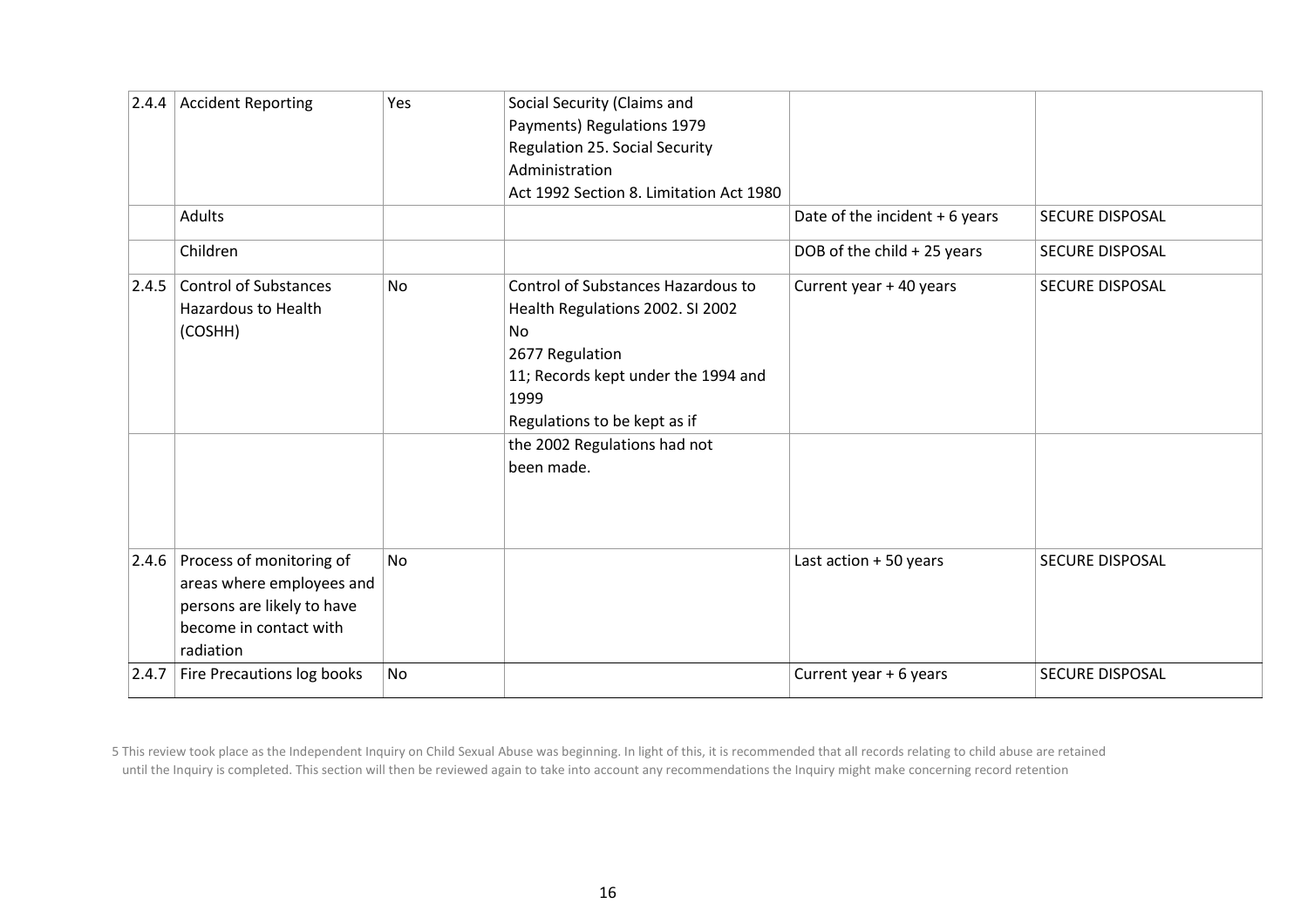| 2.5 Payroll and Pensions                                                                                     |                                         |                                                                                                            |                                          |                                                               |  |  |
|--------------------------------------------------------------------------------------------------------------|-----------------------------------------|------------------------------------------------------------------------------------------------------------|------------------------------------------|---------------------------------------------------------------|--|--|
| <b>Basic file description</b>                                                                                | <b>Data</b><br><b>Protection Issues</b> | <b>Statutory Provisions</b>                                                                                | <b>Retention Period</b><br>[Operational] | Action at the end of the administrative<br>life of the record |  |  |
| 2.5.1 Maternity pay records                                                                                  | Yes                                     | <b>Statutory Maternity Pay</b><br>(General Regulations 1986)<br>(SI1986/1960), revised 1999<br>(S1999/567) | Current year + 3 years                   | <b>SECURE DISPOSAL</b>                                        |  |  |
| 2.5.2   Records held under<br><b>Retirement Benefits</b><br>Schemes (Information<br>Powers) Regulations 1995 | Yes                                     |                                                                                                            | Current year + 6 years                   | <b>SECURE DISPOSAL</b>                                        |  |  |

#### **Section 3: Financial Management of the School**

<span id="page-16-0"></span>

|       | 3.1 Risk Management and Insurance                  |                                     |                             |                                       |                                                               |  |  |
|-------|----------------------------------------------------|-------------------------------------|-----------------------------|---------------------------------------|---------------------------------------------------------------|--|--|
|       | <b>Basic file description</b>                      | Data<br>Protection<br><b>Issues</b> | <b>Statutory Provisions</b> | <b>Retention Period [Operational]</b> | Action at the end of the<br>administrative life of the record |  |  |
| 3.1.1 | Employer's Liability Insurance   No<br>Certificate |                                     |                             | Closure of the school $+$ 40 years    | <b>SECURE DISPOSAL</b>                                        |  |  |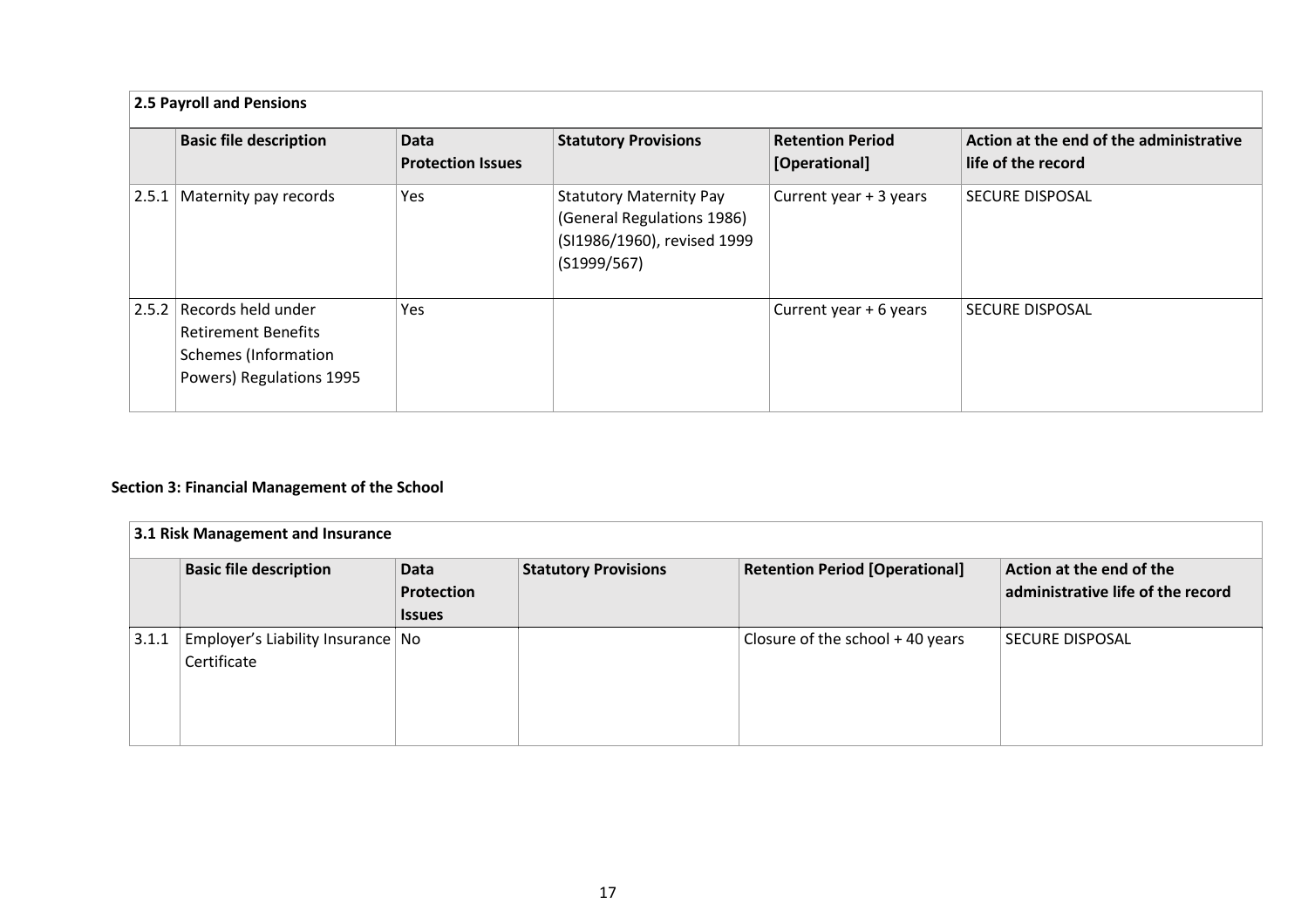| 3.2 Asset Management |                                                  |                                         |                                       |                                       |                                                               |  |
|----------------------|--------------------------------------------------|-----------------------------------------|---------------------------------------|---------------------------------------|---------------------------------------------------------------|--|
|                      | <b>Basic file description</b>                    | <b>Data Protection</b><br><b>Issues</b> | <b>Statutory</b><br><b>Provisions</b> | <b>Retention Period [Operational]</b> | Action at the end of the<br>administrative life of the record |  |
| 3.2.1                | Inventories of<br>furniture and<br>equipment     | No                                      |                                       | Current year + 6 years                | <b>SECURE DISPOSAL</b>                                        |  |
| 3.2.2                | Burglary, theft and<br>vandalism report<br>forms | No                                      |                                       | Current year + 6 years                | <b>SECURE DISPOSAL</b>                                        |  |

|       | 3.3 Accounts and Statements including Budget Management                                                                             |                                  |                                       |                                                            |                                                                  |  |
|-------|-------------------------------------------------------------------------------------------------------------------------------------|----------------------------------|---------------------------------------|------------------------------------------------------------|------------------------------------------------------------------|--|
|       | <b>Basic file description</b>                                                                                                       | Data<br><b>Protection Issues</b> | <b>Statutory</b><br><b>Provisions</b> | <b>Retention Period [Operational]</b>                      | Action at the end of the<br>administrative life of the<br>record |  |
| 3.3.1 | <b>Annual Accounts</b>                                                                                                              | No                               |                                       | Current year + 6 years                                     | STANDARD DISPOSAL                                                |  |
| 3.3.2 | Loans and grants managed by the<br>school                                                                                           | N <sub>o</sub>                   |                                       | Date of last payment on the loan + 12 years<br>then REVIEW | <b>SECURE DISPOSAL</b>                                           |  |
| 3.3.3 | <b>Student Grant applications</b>                                                                                                   | Yes                              |                                       | Current year + 3 years                                     | <b>SECURE DISPOSAL</b>                                           |  |
| 3.3.4 | All records relating to the creation<br>and management of budgets<br>including the Annual Budget<br>statement and background papers | No.                              |                                       | Life of the budget $+3$ years                              | <b>SECURE DISPOSAL</b>                                           |  |
| 3.3.5 | Invoices, receipts, order books<br>delivery<br>requisitions,<br>and<br>notices                                                      | No                               |                                       | Current financial year + 6 years                           | <b>SECURE DISPOSAL</b>                                           |  |
| 3.3.6 | Records relating to the collection<br>and banking of monies                                                                         | No                               |                                       | Current financial year + 6<br>years                        | <b>SECURE</b><br><b>DISPOSAL</b>                                 |  |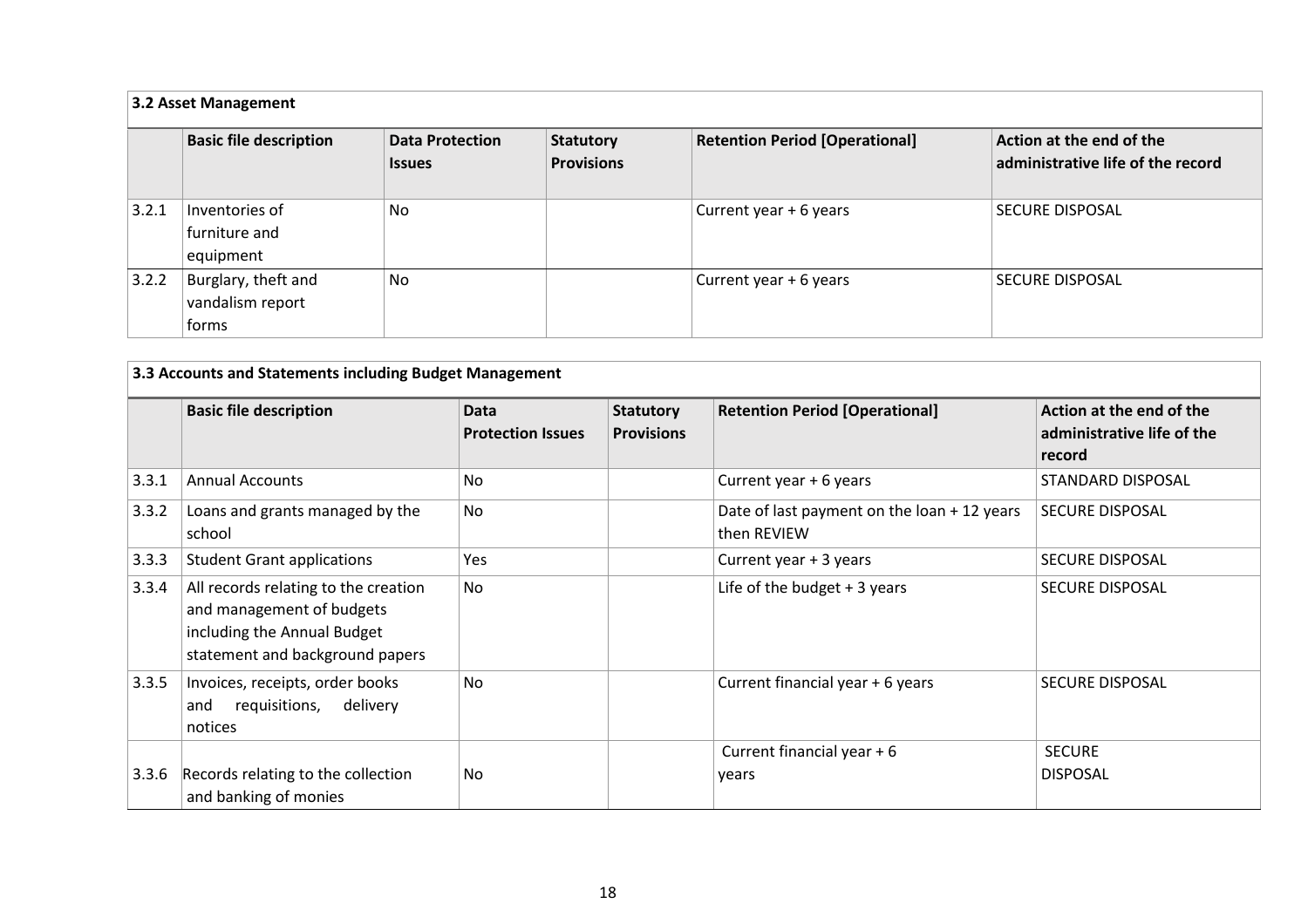| 3.3.7 | Records relating to the identification<br>and collection of debt | No        | Current financial year + 6 years | SECURE DISPOSAL        |
|-------|------------------------------------------------------------------|-----------|----------------------------------|------------------------|
| 3.3.8 | Cheque books                                                     | <b>No</b> | Current year + 6 years           | <b>SECURE DISPOSAL</b> |
| 3.3.9 | Paying in books                                                  | <b>No</b> | Current year + 6 years           | <b>SECURE DISPOSAL</b> |
|       | $3.3.10$ Ledger                                                  | No        | Current year + 6 years           | <b>SECURE DISPOSAL</b> |
|       | $3.3.11$   Invoices                                              | <b>No</b> | Current year + 6 years           | <b>SECURE DISPOSAL</b> |
|       | $3.3.12$ Receipts                                                | <b>No</b> | Current year + 6 years           | <b>SECURE DISPOSAL</b> |
|       | 3.3.13   Bank statements                                         | <b>No</b> | Current year + 6 years           | <b>SECURE DISPOSAL</b> |
|       | 3.3.14 Journey Books                                             | <b>No</b> | Current year + 6 years           | <b>SECURE DISPOSAL</b> |

| <b>3.4 Contract Management</b> |                                                                           |                                  |                                |                                             |                                                               |  |  |
|--------------------------------|---------------------------------------------------------------------------|----------------------------------|--------------------------------|---------------------------------------------|---------------------------------------------------------------|--|--|
|                                | <b>Basic file description</b>                                             | <b>Data Protection</b><br>Issues | Statutory<br><b>Provisions</b> | <b>Retention Period [Operational]</b>       | Action at the end of the<br>administrative life of the record |  |  |
| 3.4.1                          | All records relating to the<br>management of contracts under seal         | No                               | Limitation Act<br>1980         | Last payment on the contract $+12$<br>years | <b>SECURE DISPOSAL</b>                                        |  |  |
| 3.4.2                          | All records relating to the<br>management of contracts under<br>signature | <b>No</b>                        | <b>Limitation Act</b><br>1980  | Last payment on the contract $+6$<br>years  | SECURE DISPOSAL                                               |  |  |
| 3.4.3                          | Records relating to the monitoring<br>of contracts                        | <b>No</b>                        |                                | Current year + 2 years                      | <b>SECURE DISPOSAL</b>                                        |  |  |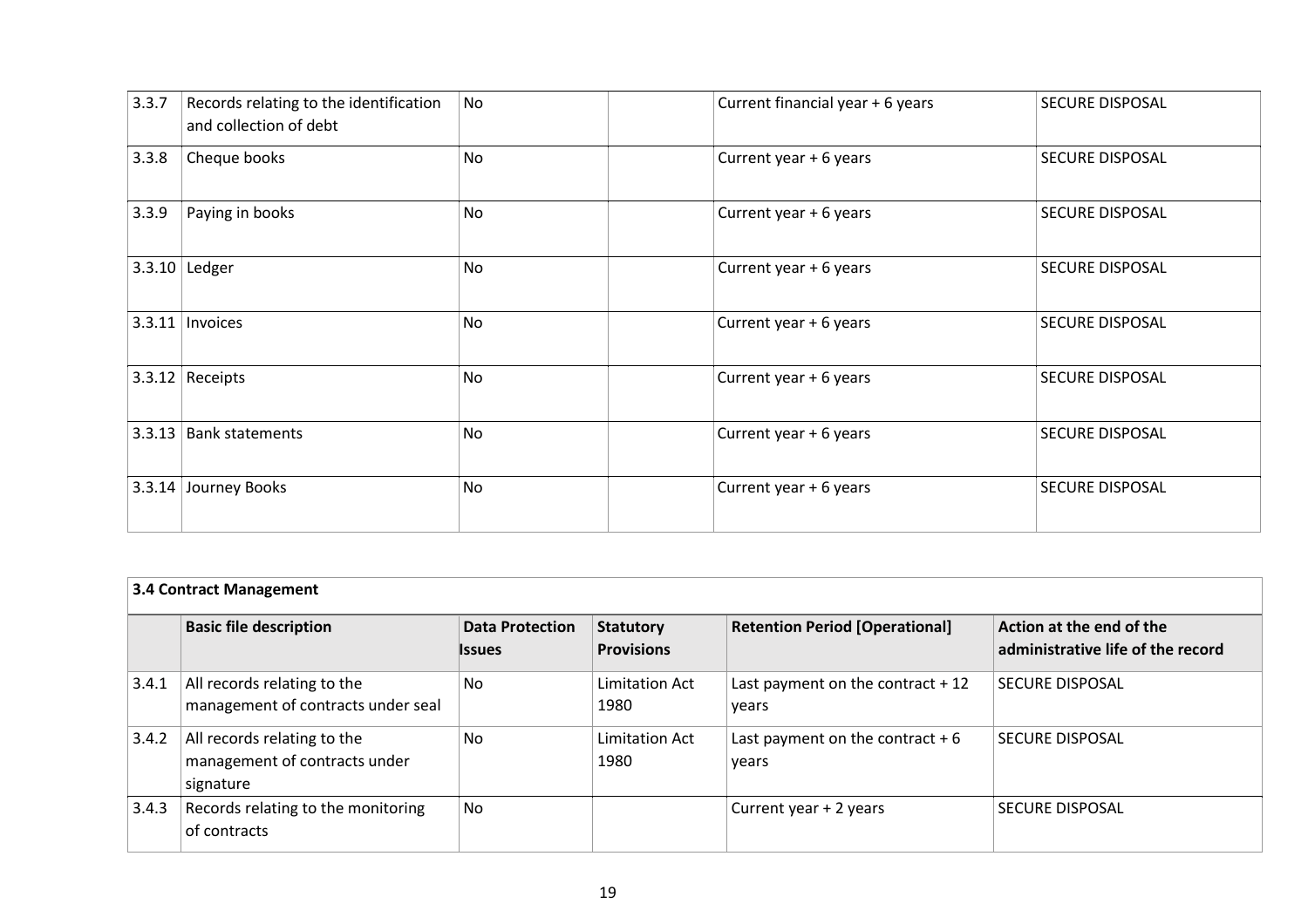| 3.5 School Meals Management |                                      |                               |                                       |                                          |                                                                  |  |  |  |  |
|-----------------------------|--------------------------------------|-------------------------------|---------------------------------------|------------------------------------------|------------------------------------------------------------------|--|--|--|--|
|                             | <b>Basic file description</b>        | <b>Data Protection Issues</b> | <b>Statutory</b><br><b>Provisions</b> | <b>Retention Period</b><br>[Operational] | Action at the end of the<br>administrative life of the<br>record |  |  |  |  |
|                             | 3.5.1   Free School Meals Registers  | Yes                           |                                       | Current year + 6 years                   | <b>SECURE DISPOSAL</b>                                           |  |  |  |  |
|                             | 3.5.2 School Meals Registers         | Yes                           |                                       | Current year + 3 years                   | <b>SECURE DISPOSAL</b>                                           |  |  |  |  |
|                             | 3.5.3 School Meals Summary<br>Sheets | <b>No</b>                     |                                       | Current year + 3 years                   | <b>SECURE DISPOSAL</b>                                           |  |  |  |  |

#### Section 4: Property Management

|       | 4.1 Property Management                             |                                            |                             |                                                                                                                                                  |                                                                     |  |  |  |
|-------|-----------------------------------------------------|--------------------------------------------|-----------------------------|--------------------------------------------------------------------------------------------------------------------------------------------------|---------------------------------------------------------------------|--|--|--|
|       | <b>Basic file description</b>                       | Data<br><b>Protection</b><br><b>Issues</b> | <b>Statutory</b><br>visions | <b>Retention Period [Operational]</b>                                                                                                            | Action at the end<br>of the<br>administrative<br>life of the record |  |  |  |
| 4.1.1 | Title deeds<br>of properties                        | N<br>o                                     |                             | PERMANENT<br>These should follow the property unless the property has been registered<br>with the Land Registry                                  |                                                                     |  |  |  |
| 4.1.2 | Plans of property<br>belonging to the school        | <b>No</b>                                  |                             | These should be retained whilst the building belongs to the school and<br>should be passed onto any new owners if the building is leased or sold |                                                                     |  |  |  |
| 4.1.3 | Leases of property<br>leased by or to the<br>school | No                                         |                             | Expiry of lease + 6 years                                                                                                                        | <b>SECURE DISPOSAL</b>                                              |  |  |  |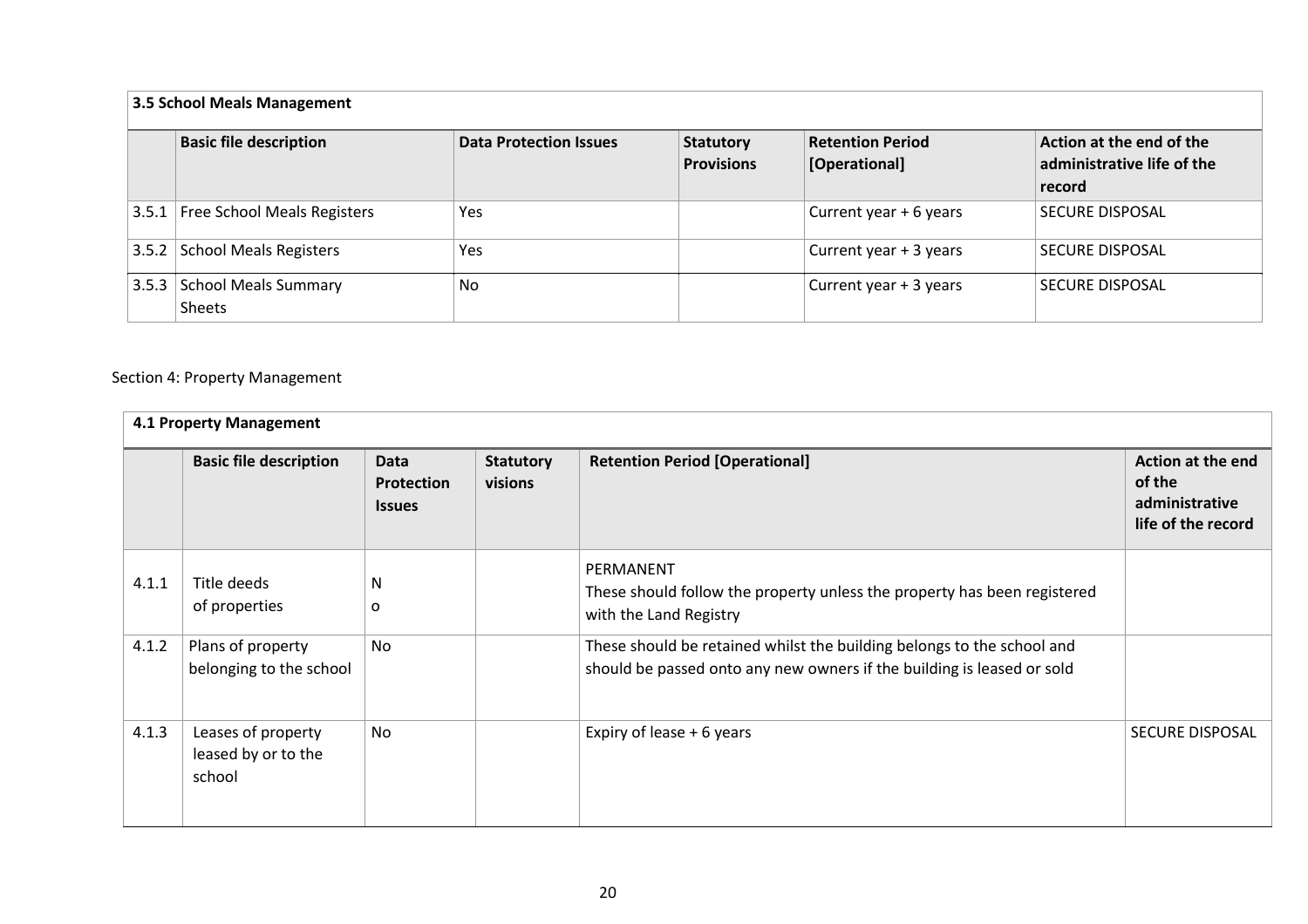| 4.1.4 | Records relating to the $\vert$ No | Current financial year + 6 years | SECURE DISPOSAL |
|-------|------------------------------------|----------------------------------|-----------------|
|       | letting of school                  |                                  |                 |
|       | premises                           |                                  |                 |
|       |                                    |                                  |                 |
|       |                                    |                                  |                 |

|       | 4.2 Maintenance                                                                                                                          |                                            |                             |                                       |                                                               |  |  |  |
|-------|------------------------------------------------------------------------------------------------------------------------------------------|--------------------------------------------|-----------------------------|---------------------------------------|---------------------------------------------------------------|--|--|--|
|       | <b>Basic file description</b>                                                                                                            | <b>Data</b><br>Protection<br><b>Issues</b> | <b>Statutory Provisions</b> | <b>Retention Period [Operational]</b> | Action at the end of the<br>administrative life of the record |  |  |  |
| 4.2.1 | All records relating to<br>the maintenance of the No<br>school carried out by<br>contractors                                             |                                            |                             | Current year + 6 years                | <b>SECURE DISPOSAL</b>                                        |  |  |  |
| 4.2.2 | All records relating to<br>the maintenance of the<br>school carried out by<br>the school employees<br>including maintenance<br>log books | No                                         |                             | Current year + 6 years                | <b>SECURE DISPOSAL</b>                                        |  |  |  |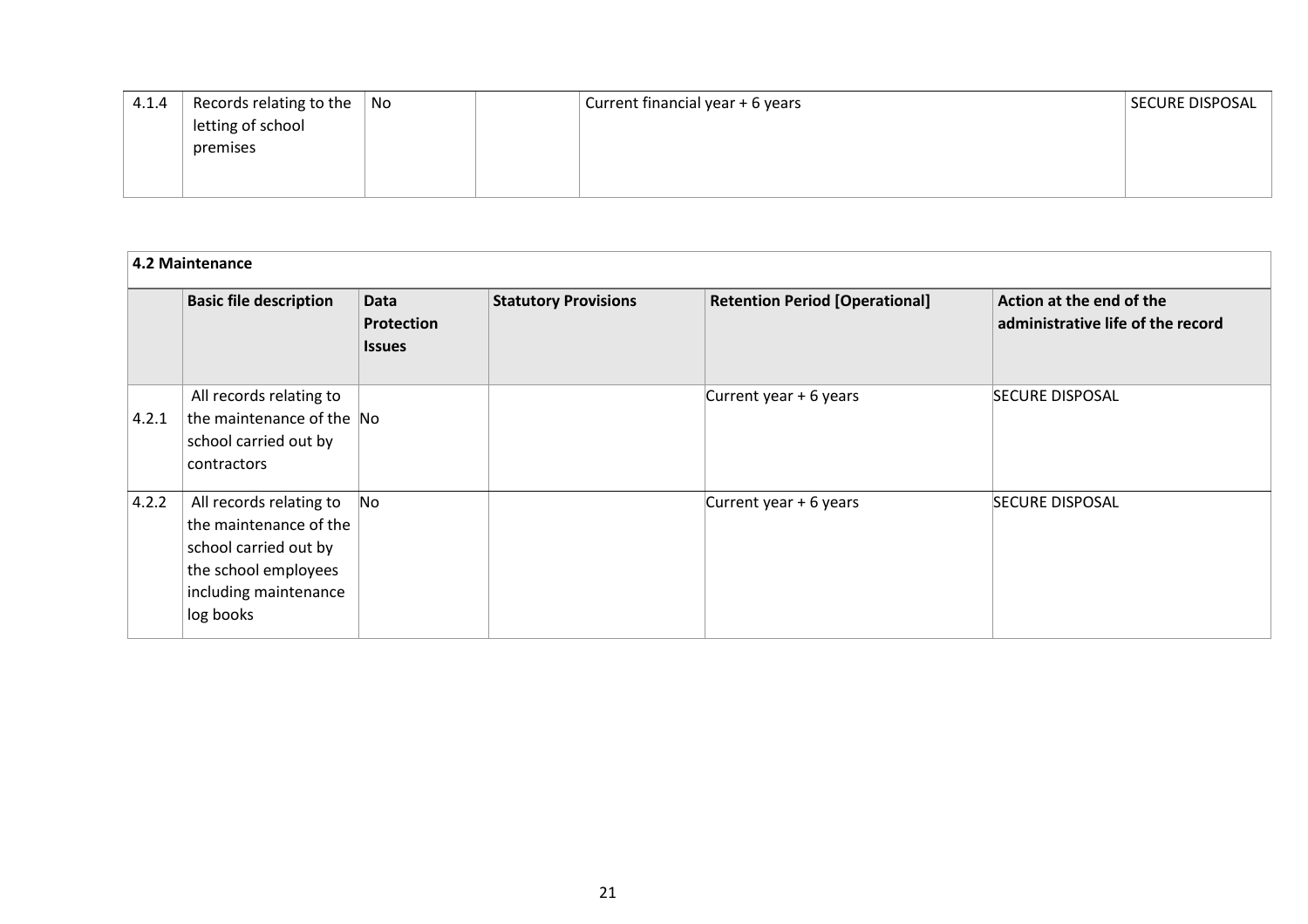#### Section 5: Pupil Management

|       | 5.1 Pupil's Educational Record                                                                               |                                     |                                                                                           |                                                          |                                                                              |  |  |  |
|-------|--------------------------------------------------------------------------------------------------------------|-------------------------------------|-------------------------------------------------------------------------------------------|----------------------------------------------------------|------------------------------------------------------------------------------|--|--|--|
|       | <b>Basic file description</b>                                                                                | Data<br>Protection<br><b>Issues</b> | <b>Statutory Provisions</b>                                                               | <b>Retention Period</b><br>[Operational]                 | Action at the end of the administrative life<br>of the record                |  |  |  |
| 5.1.1 | Pupil's Educational Record<br>required by The Education (Pupil<br>Information) (England)<br>Regulations 2005 | Yes                                 | The Education<br>(Pupil Information)<br>(England) Regulations<br>2005 SI<br>2005 No. 1437 |                                                          |                                                                              |  |  |  |
|       | Secondary                                                                                                    |                                     | Limitation Act 1980<br>(Section 2)                                                        | Date of Birth of the<br>pupil + 25 years                 | <b>SECURE DISPOSAL</b>                                                       |  |  |  |
| 5.1.2 | <b>Examination Results - Pupil</b><br>Copies                                                                 | Yes                                 |                                                                                           |                                                          |                                                                              |  |  |  |
|       | Public<br>Internal                                                                                           |                                     |                                                                                           | This information should<br>be added to the pupil<br>file | All uncollected certificates should be<br>returned to the examination board. |  |  |  |

| 5.1.3 | Child Protection information held Yes | "Keeping children safe in | If any records relating to   | SECURE DISPOSAL - these records MUST |
|-------|---------------------------------------|---------------------------|------------------------------|--------------------------------------|
|       | on pupil file                         | education Statutory       | child protection issues are  | be shredded                          |
|       |                                       | guidance for schools and  | placed on the pupil file, it |                                      |
|       |                                       | colleges March 2015";     | should be in a sealed        |                                      |
|       |                                       | "Working together to      | envelope and then            |                                      |
|       |                                       | safeguard children. A     | retained for the same        |                                      |
|       |                                       | guide to inter-agency     | period of time as the pupil  |                                      |
|       |                                       | working to safeguard      | file.                        |                                      |
|       |                                       | and promote the welfare   |                              |                                      |
|       |                                       | of children March 2015"   |                              |                                      |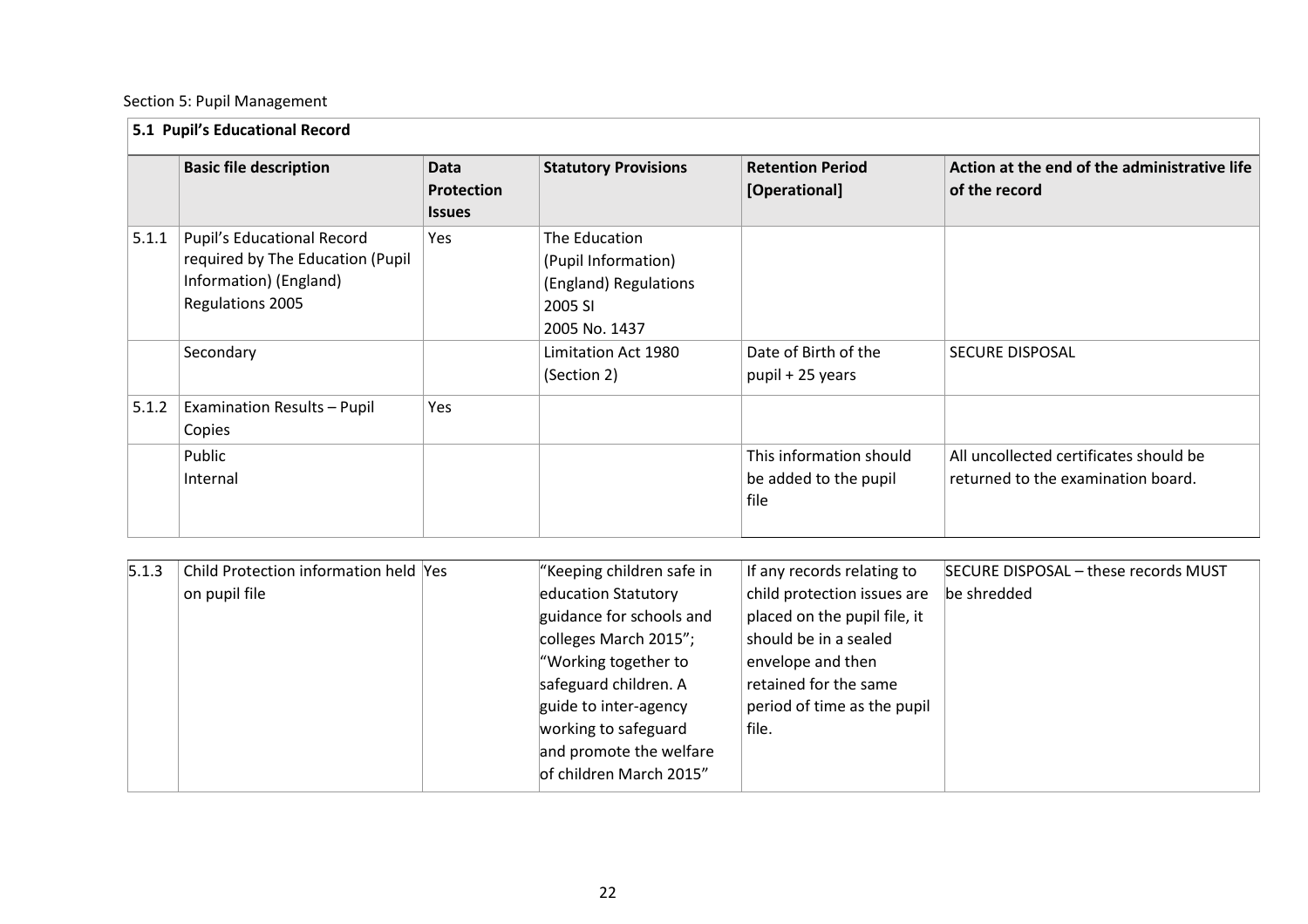| 5.1.4 | Child protection information held Yes | "Keeping children                                  | DOB of the child + 25   | SECURE DISPOSAL - these records MUST be shredded |
|-------|---------------------------------------|----------------------------------------------------|-------------------------|--------------------------------------------------|
|       | in separate files                     | safe in education                                  | years then review.      |                                                  |
|       |                                       | Statutory guidance                                 | This retention period   |                                                  |
|       |                                       | for schools and                                    | was agreed in           |                                                  |
|       |                                       | colleges March                                     | consultation with the   |                                                  |
|       |                                       | 2015"; "Working                                    | Safeguarding Children   |                                                  |
|       |                                       | together to safeguard Group on the                 |                         |                                                  |
|       |                                       | children. A guide to                               | understanding that      |                                                  |
|       |                                       | $ $ inter-agency working $ $ the principal copy of |                         |                                                  |
|       |                                       | to safeguard and                                   | this information will   |                                                  |
|       |                                       | promote the welfare                                | be found on the Local   |                                                  |
|       |                                       | of children March                                  | <b>Authority Social</b> |                                                  |
|       |                                       | 2015"                                              | Services Record.        |                                                  |

|       | 5.2 Attendance                                   |                                            |                                                                                                                                                                         |                                                                                                             |                                   |  |  |  |  |
|-------|--------------------------------------------------|--------------------------------------------|-------------------------------------------------------------------------------------------------------------------------------------------------------------------------|-------------------------------------------------------------------------------------------------------------|-----------------------------------|--|--|--|--|
|       | <b>Basic file description</b>                    | Data<br><b>Protection</b><br><b>Issues</b> | <b>Statutory Provisions</b>                                                                                                                                             | Retention Period [Operational] Action at the end of the                                                     | administrative life of the record |  |  |  |  |
| 5.2.1 | Attendance Registers                             | Yes                                        | School attendance: Departmental advice Every entry in the attendance<br>for maintained schools, academies,<br>independent schools and local<br>authorities October 2014 | register must be preserved<br>for a period of three years<br>after the date on which the<br>entry was made. | <b>SECURE DISPOSAL</b>            |  |  |  |  |
| 5.2.2 | Correspondence relating to<br>authorised absence |                                            | Education Act 1996 Section 7                                                                                                                                            | Current academic year + 2<br>years                                                                          | <b>SECURE DISPOSAL</b>            |  |  |  |  |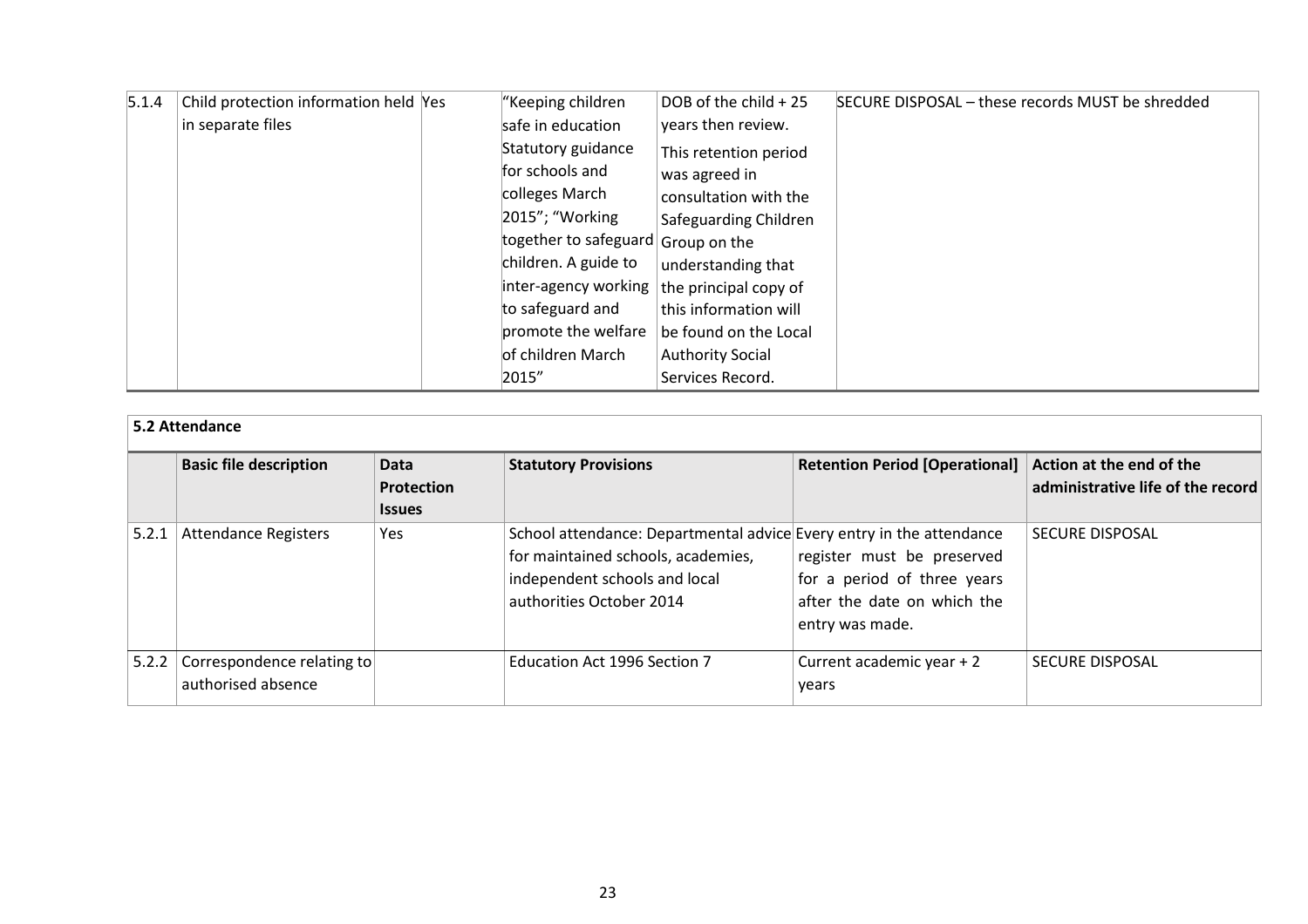<span id="page-23-0"></span>

|       | 5.3 Special Educational Needs                                                                                         |                                                   |                                                                                                              |                                                                                                                           |                                                                                                                                                                                                                                                                                                                                                                                                                                                       |  |  |
|-------|-----------------------------------------------------------------------------------------------------------------------|---------------------------------------------------|--------------------------------------------------------------------------------------------------------------|---------------------------------------------------------------------------------------------------------------------------|-------------------------------------------------------------------------------------------------------------------------------------------------------------------------------------------------------------------------------------------------------------------------------------------------------------------------------------------------------------------------------------------------------------------------------------------------------|--|--|
|       | <b>Basic file description</b>                                                                                         | <b>Data</b><br><b>Protection</b><br><b>Issues</b> | <b>Statutory Provisions Retention</b>                                                                        | <b>Period</b><br>[Operational]                                                                                            | Action at the end of the administrative life of the record                                                                                                                                                                                                                                                                                                                                                                                            |  |  |
| 5.3.1 | <b>Special Educational</b><br>Needs files, reviews and<br><b>Individual Education</b><br>Plans                        | Yes                                               | <b>Limitation Act 1980</b><br>(Section 2)                                                                    | Date of Birth of the pupil<br>+25 years                                                                                   | <b>REVIEW</b><br>NOTE: This retention period is the minimum retention period<br>that any pupil file should be kept. Some academies choose to<br>keep SEN files for a longer period of time to defend themselves<br>in a "failure to provide a sufficient education" case. There is an<br>element of business risk analysis involved in any decision to<br>keep the records longer than the minimum retention period and<br>this should be documented. |  |  |
| 5.3.2 | Statement maintained<br>under section 234 of the<br>Education Act 1990 and<br>any amendments made<br>to the statement | Yes                                               | <b>Education Act 1996</b><br><b>Special Educational</b><br><b>Needs and Disability</b><br>Act 2001 Section 1 | Date of birth of the pupil<br>+25 years [This would<br>normally be retained on<br>the pupil file]                         | SECURE DISPOSAL unless the document is subject to a legal<br>hold                                                                                                                                                                                                                                                                                                                                                                                     |  |  |
| 5.3.3 | Advice and<br>information provided<br>to parents regarding<br>educational needs                                       | Yes                                               | <b>Special Educational</b><br>Act 2001 Section 2                                                             | Date of birth of the pupil<br>Needs and Disability $+25$ years [This would<br>normally be retained on<br>the pupil file]  | SECURE DISPOSAL unless the document is subject to a legal<br>hold                                                                                                                                                                                                                                                                                                                                                                                     |  |  |
| 5.3.4 | <b>Accessibility Strategy</b>                                                                                         | Yes                                               | <b>Special Educational</b><br>Act 2001 Section 14                                                            | Date of birth of the pupil<br>Needs and Disability $+$ 25 years [This would<br>normally be retained on<br>the pupil file] | SECURE DISPOSAL unless the document is subject to a legal<br>hold                                                                                                                                                                                                                                                                                                                                                                                     |  |  |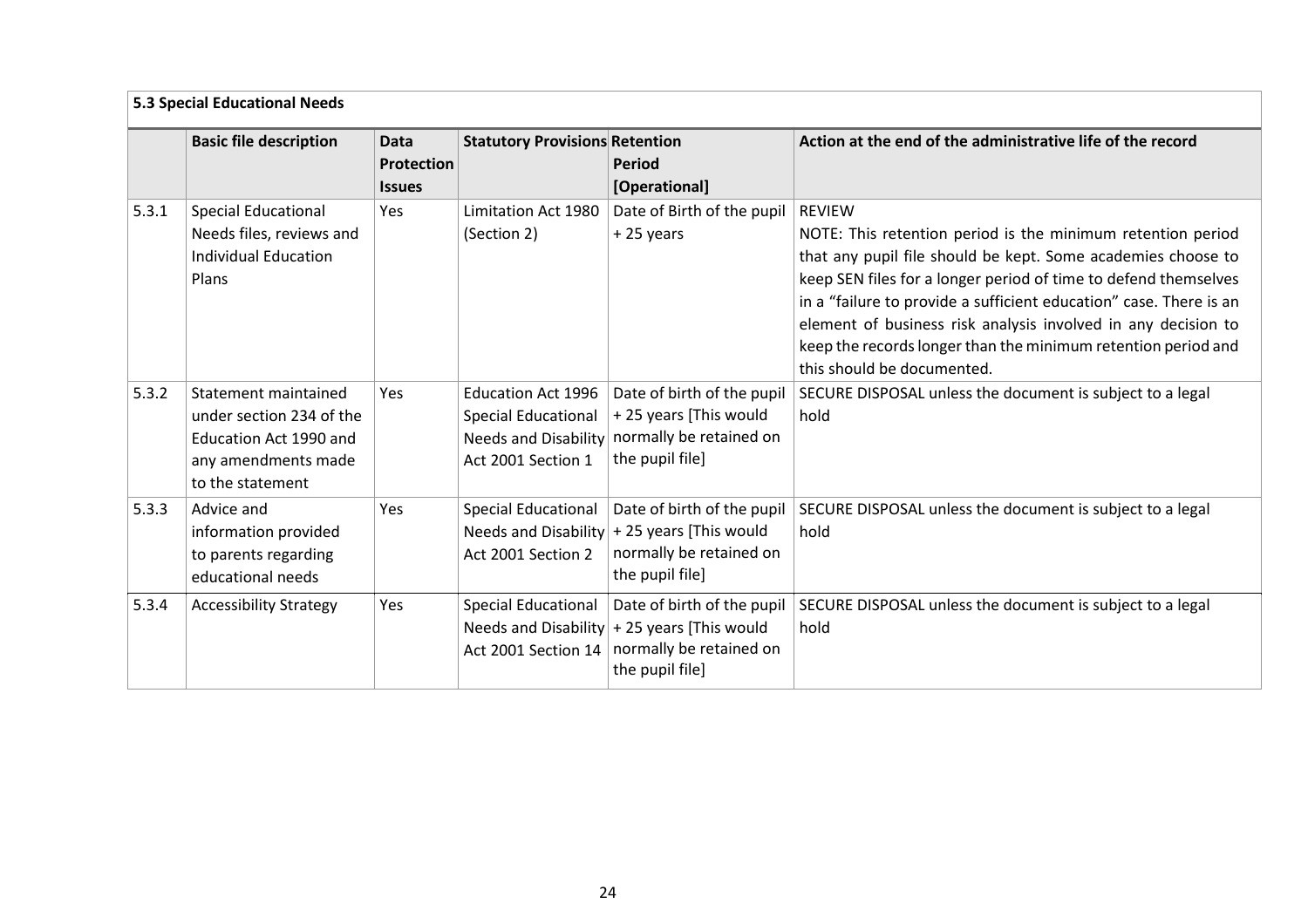#### **Section 6: Curriculum Management**

|       | 6.1 Statistics and Management Information             |                             |                                       |                                                                                                                                                                                                                                                                                                                       |                                                                  |  |  |  |
|-------|-------------------------------------------------------|-----------------------------|---------------------------------------|-----------------------------------------------------------------------------------------------------------------------------------------------------------------------------------------------------------------------------------------------------------------------------------------------------------------------|------------------------------------------------------------------|--|--|--|
|       | <b>Basic file description Data</b>                    | Protection<br><b>Issues</b> | <b>Statutory</b><br><b>Provisions</b> | <b>Retention Period [Operational]</b>                                                                                                                                                                                                                                                                                 | Action at the end of the<br>administrative life of the<br>record |  |  |  |
| 6.1.1 | Curriculum returns                                    | <b>No</b>                   |                                       | Current year + 3 years                                                                                                                                                                                                                                                                                                | <b>SECURE DISPOSAL</b>                                           |  |  |  |
| 6.1.2 | <b>Examination Results</b><br>(Schools Copy)          | Yes                         |                                       | Current year + 6 years                                                                                                                                                                                                                                                                                                | SECURE DISPOSAL                                                  |  |  |  |
|       | SATS records -                                        | Yes                         |                                       |                                                                                                                                                                                                                                                                                                                       |                                                                  |  |  |  |
|       | Results                                               |                             |                                       | The SATS results should be recorded on the pupil's<br>educational file and will therefore be retained until the<br>pupil reaches the age of 25 years.<br>The school may wish to keep a composite record of all the<br>whole year SATs<br>results. These could be kept for current year + 6 years to allow<br>suitable | <b>SECURE DISPOSAL</b>                                           |  |  |  |
|       | <b>Examination Papers</b>                             |                             |                                       | The examination<br>papers should be<br>kept until<br>appeals/validation process is complete                                                                                                                                                                                                                           | any SECURE DISPOSAL                                              |  |  |  |
| 6.1.3 | <b>Published Admission</b><br>Number (PAN)<br>Reports | Yes                         |                                       | Current year + 6 years                                                                                                                                                                                                                                                                                                | <b>SECURE DISPOSAL</b>                                           |  |  |  |
| 6.1.4 | Value Added and<br><b>Contextual Data</b>             | Yes                         |                                       | Current year + 6 years                                                                                                                                                                                                                                                                                                | <b>SECURE DISPOSAL</b>                                           |  |  |  |
| 6.1.5 | Self-Evaluation<br>Forms                              | Yes                         |                                       | Current year + 6 years                                                                                                                                                                                                                                                                                                | <b>SECURE DISPOSAL</b>                                           |  |  |  |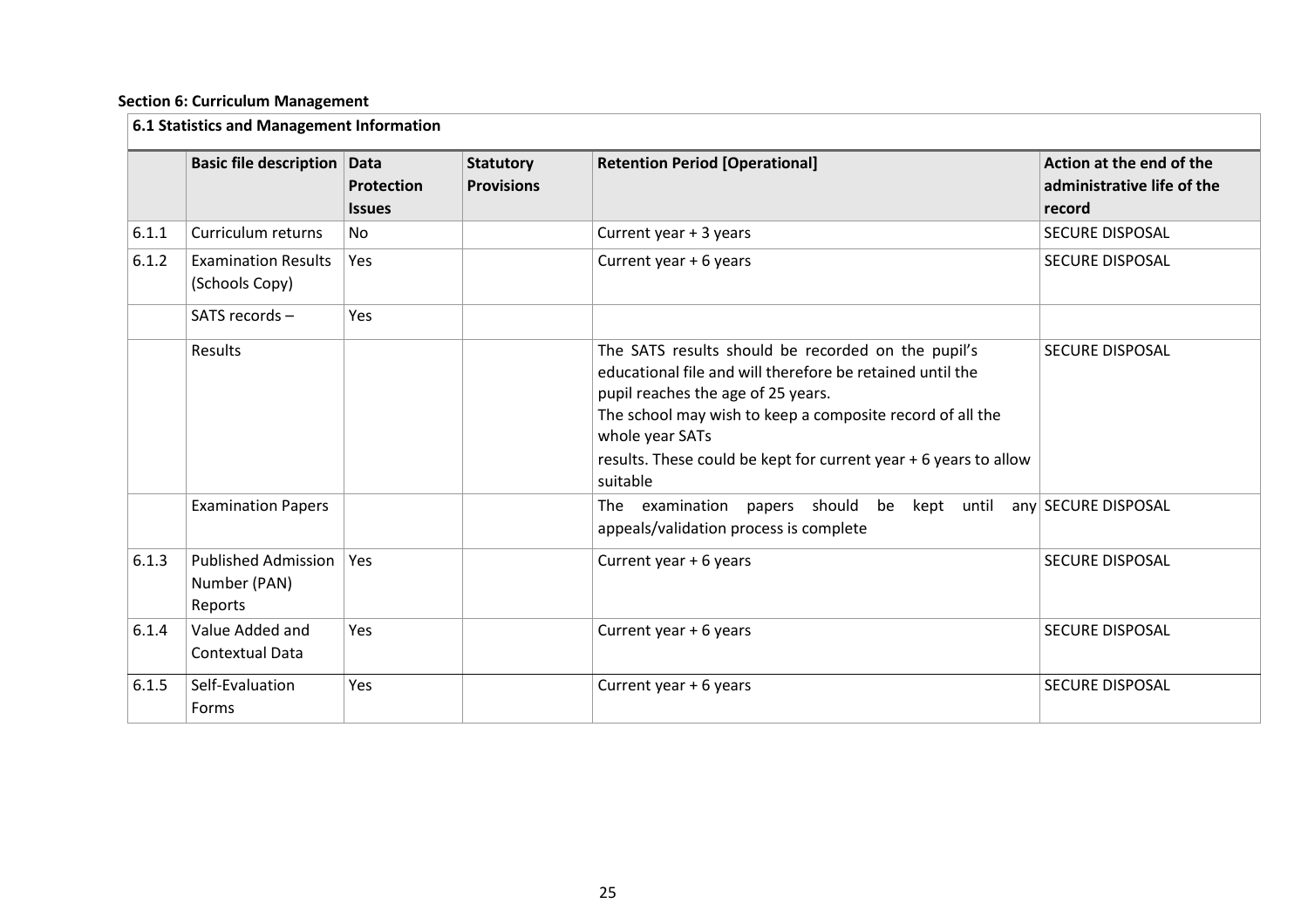|       | 6.2 Implementation of Curriculum |                                                   |                                      |                                                                                                                                                                     |                                                                                         |  |  |  |
|-------|----------------------------------|---------------------------------------------------|--------------------------------------|---------------------------------------------------------------------------------------------------------------------------------------------------------------------|-----------------------------------------------------------------------------------------|--|--|--|
|       | <b>Basic file description</b>    | <b>Data</b><br><b>Protection</b><br><b>Issues</b> | <b>Statutory</b><br><b>Provision</b> | <b>Retention Period [Operational]</b>                                                                                                                               | Action at the end of the administrative life<br>of the record                           |  |  |  |
| 6.2.1 | Schemes of Work                  | No                                                |                                      | Current year + 1 year                                                                                                                                               |                                                                                         |  |  |  |
| 6.2.2 | Timetable                        | No.                                               |                                      | Current year + 1 year                                                                                                                                               |                                                                                         |  |  |  |
| 6.2.3 | <b>Class Record Books</b>        | No                                                |                                      | Current year + 1 year                                                                                                                                               | Review these records at the end of each<br>year and allocate a further retention period |  |  |  |
| 6.2.4 | Mark Books                       | No.                                               |                                      | Current year + 1 year                                                                                                                                               | lor<br> SECURE DISPOSAL                                                                 |  |  |  |
| 6.2.5 | Record of homework   No<br>set   |                                                   |                                      | Current year + 1 year                                                                                                                                               |                                                                                         |  |  |  |
| 6.2.6 | Pupils' Work                     | No                                                |                                      | Where possible pupils' work should be<br>returned to the pupil at the end of the<br>academic year if this is not the school's policy<br>then current year $+1$ year | <b>SECURE DISPOSAL</b>                                                                  |  |  |  |

#### **Section 7: Extra-Curricular Activities**

<span id="page-25-0"></span>

|       | 7.1 Educational Visits outside the Classroom |                    |                                  |                            |                                                        |  |  |  |  |
|-------|----------------------------------------------|--------------------|----------------------------------|----------------------------|--------------------------------------------------------|--|--|--|--|
|       | <b>Basic file description</b>                | Data<br>Protection | <b>Statutory Provisions</b>      | <b>Retention</b><br>Period | Action at the end of the<br>administrative life of the |  |  |  |  |
|       |                                              |                    |                                  |                            |                                                        |  |  |  |  |
|       |                                              | <b>Issues</b>      |                                  | [Operational]              | record                                                 |  |  |  |  |
| 7.1.1 | Records created by                           | No.                | Outdoor Education Advisers'      | Date of visit + 10 years   | <b>SECURE DISPOSAL</b>                                 |  |  |  |  |
|       | schools to obtain approval                   |                    | Panel National Guidance website  |                            |                                                        |  |  |  |  |
|       | to run an Educational Visit                  |                    | http://oeapng.info specifically  |                            |                                                        |  |  |  |  |
|       | outside the                                  |                    | Section 3 - "Legal Framework and |                            |                                                        |  |  |  |  |
|       | Classroom - Secondary                        |                    | Employer Systems" and Section 4  |                            |                                                        |  |  |  |  |
|       | Schools                                      |                    | - "Good Practice".               |                            |                                                        |  |  |  |  |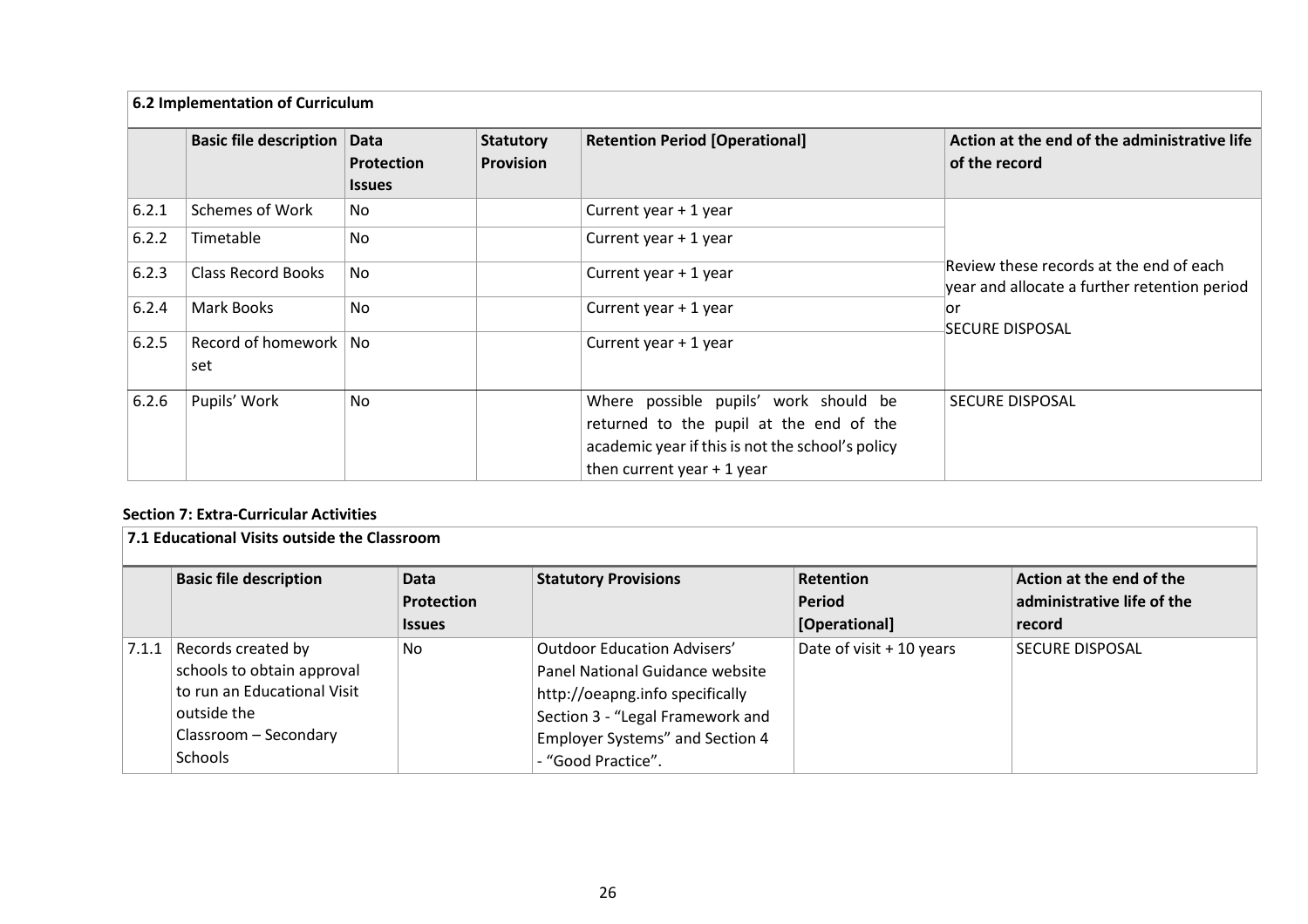| 7.1.2 | Parental consent forms for        | Yes |                                 | Conclusion of the trip        | Although the consent forms       |
|-------|-----------------------------------|-----|---------------------------------|-------------------------------|----------------------------------|
|       | school trips where there          |     |                                 |                               | could be retained for DOB + 22   |
|       | has been no major incident        |     |                                 |                               | years, the requirement for       |
|       |                                   |     |                                 |                               | them being needed is low and     |
|       |                                   |     |                                 |                               | most schools do not have the     |
|       |                                   |     |                                 |                               | storage capacity to retain every |
|       |                                   |     |                                 |                               | single consent form issued by    |
|       |                                   |     |                                 |                               | the school for this period of    |
|       |                                   |     |                                 |                               | time.                            |
|       | 7.1.3   Parental permission slips | Yes | Limitation Act 1980 (Section 2) | DOB of the pupil involved in  |                                  |
|       | for school trips - where          |     |                                 | the incident $+25$ years The  |                                  |
|       | there has been a major            |     |                                 | permission slips for all the  |                                  |
|       | incident                          |     |                                 | pupils on the trip need to be |                                  |
|       |                                   |     |                                 | retained to show that the     |                                  |
|       |                                   |     |                                 | rules had been followed       |                                  |
|       |                                   |     |                                 | for all pupils                |                                  |

#### **9.Section 8: Central Government and Local Authority**

<span id="page-26-0"></span>

| 8.1 Local Authority |                                                                  |                                            |                             |                                                    |                                                                  |  |  |
|---------------------|------------------------------------------------------------------|--------------------------------------------|-----------------------------|----------------------------------------------------|------------------------------------------------------------------|--|--|
|                     | <b>Basic file description</b>                                    | <b>Data</b><br>Protection<br><b>Issues</b> | <b>Statutory Provisions</b> | <b>Retention</b><br><b>Period</b><br>[Operational] | Action at the end of<br>the administrative life<br>of the record |  |  |
| 8.1.1               | Secondary Transfer Sheets (Primary)                              | Yes                                        |                             | Current year + 2 years                             | <b>SECURE DISPOSAL</b>                                           |  |  |
| 8.1.2               | Attendance Returns                                               | Yes                                        |                             | Current year + 1 year                              | SECURE DISPOSAL                                                  |  |  |
| 8.1.3               | <b>School Census Returns</b>                                     | <b>No</b>                                  |                             | Current year + 5 years                             | <b>SECURE DISPOSAL</b>                                           |  |  |
| 8.1.4               | Circulars and other information sent<br>from the Local Authority | <b>No</b>                                  |                             | Operational use                                    | <b>SECURE DISPOSAL</b>                                           |  |  |